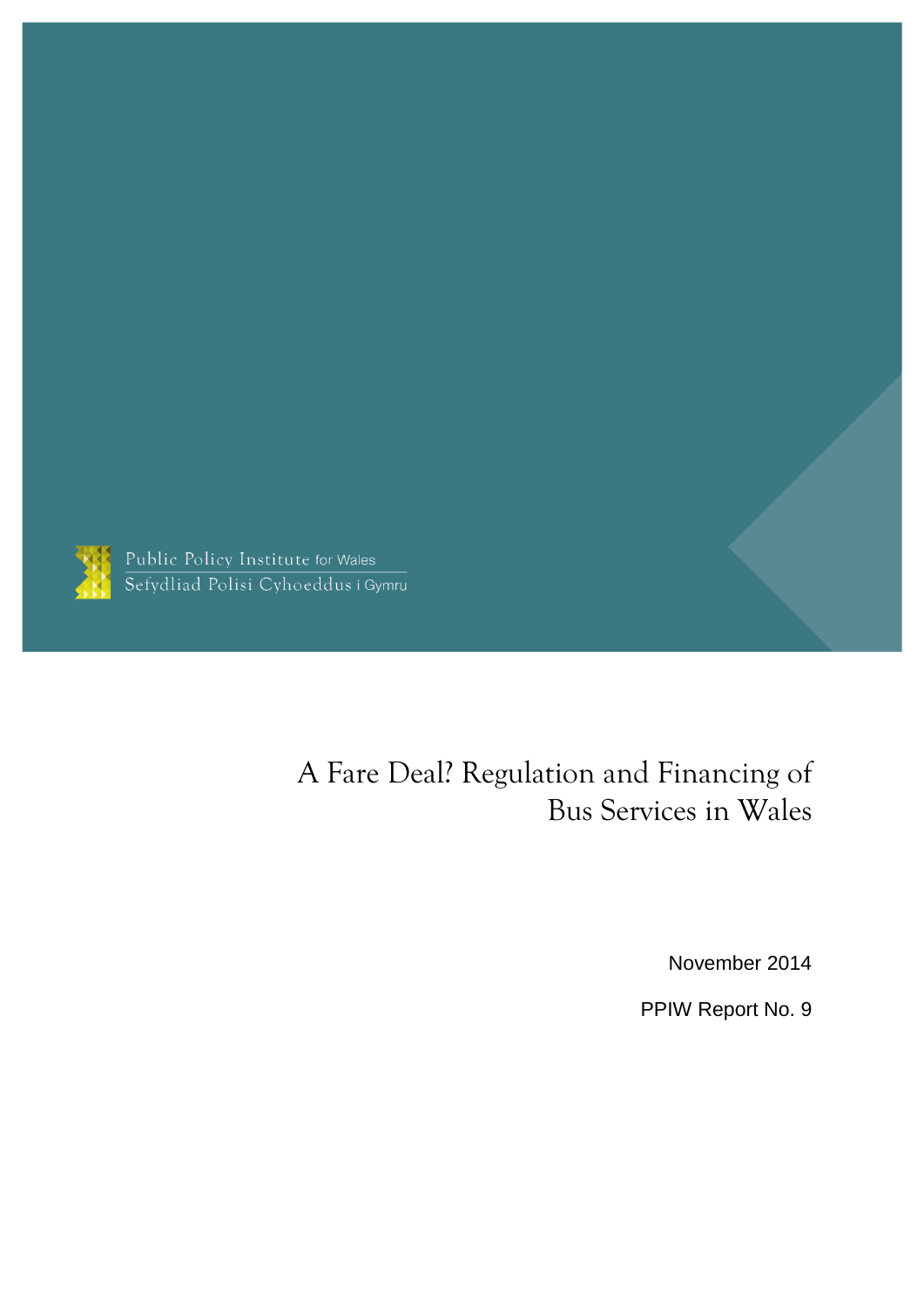## A Fare Deal? Regulation and Financing of Bus Services in Wales

Professor John Preston

University of Southampton

This report and the information contained within it are the copyright of the Queen's Printer and Controller of HMSO, and are licensed under the terms of the Open Government Licence [\[http://www.nationalarchives.gov.uk/doc/open-government-licence/version/3\]](http://www.nationalarchives.gov.uk/doc/open-government-licence/version/3)

For further information please contact:

Dan Bristow Public Policy Institute for Wales Tel: 029 2087 5345 Email: [info@ppiw.org.uk](mailto:info@ppiw.org.uk)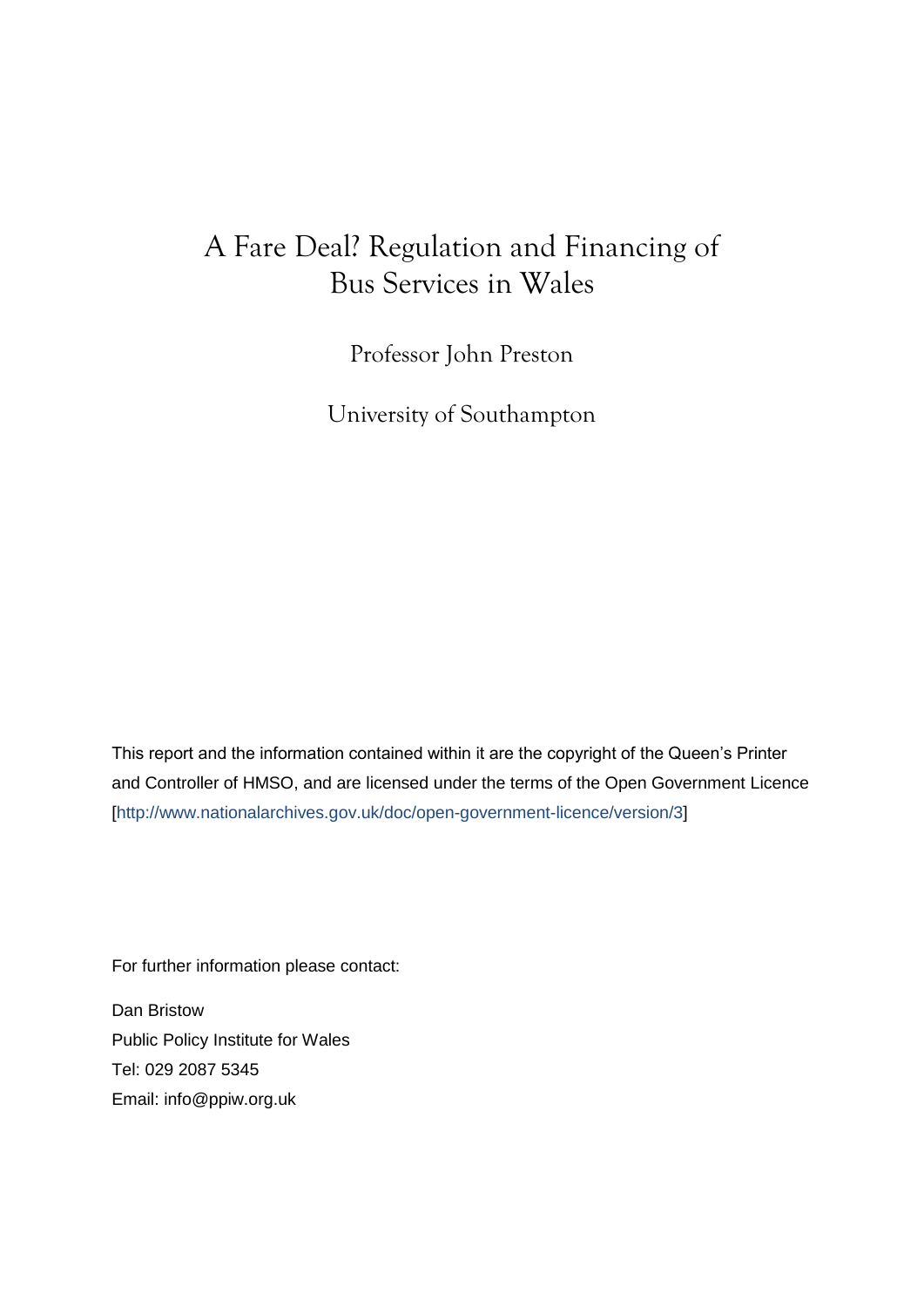# Contents

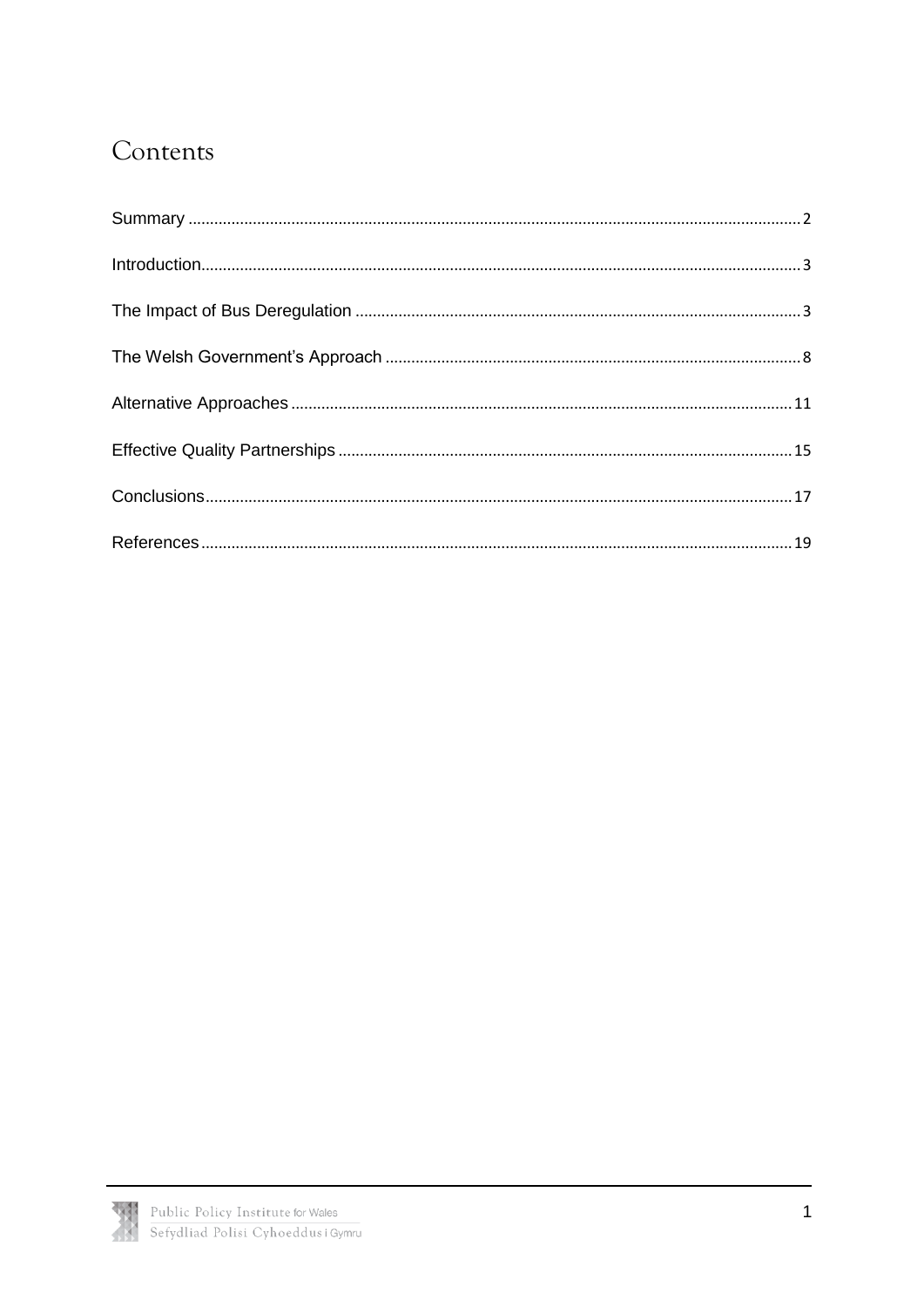## <span id="page-3-0"></span>Summary

- The bus industry in Wales is characterised by declining demand, relatively high subsidies and low levels of user satisfaction. In its current form the industry is unlikely to deliver a high quality, integrated public transport or to be able to contribute fully to the development of the Welsh economy.
- The overall impact of deregulation has been negative. Fares have increased whilst operator costs have gone down. Wales pays higher subsidies than the rest of Great Britain outside of London without any noticeable added benefit, and the lack of competition in some areas makes it likely that some subsidy leaks into operator profits.
- The wider application of quality partnerships/contracts could increase service quality and demand for the same level of subsidy (or possibly less). It may also help to prevent leakage. However, quality contracts would be likely to face intense opposition from operators. There would be significant transitional and boundary problems and contracts would need to be rolled out over a period of years to permit a dispersed pattern of procurement and subsequent renewals.
- A Statutory Quality Partnership approach could lead to improvements but it would be difficult to deliver the priority measures that bus transport needs in order to compete effectively with car use. The greatest gains would be expected in urban areas and on inter-urban routes. For rural areas, flexible public transport services, integrated with the transport service provision for education, healthcare and social services, could be beneficial.
- Operators have an incentive to participate in quality partnerships because improved quality tends to increase profitability. But the incentives for local authorities to participate are much weaker. Profit sharing with operators might make schemes more attractive for councils but will be difficult to implement because of information asymmetries.

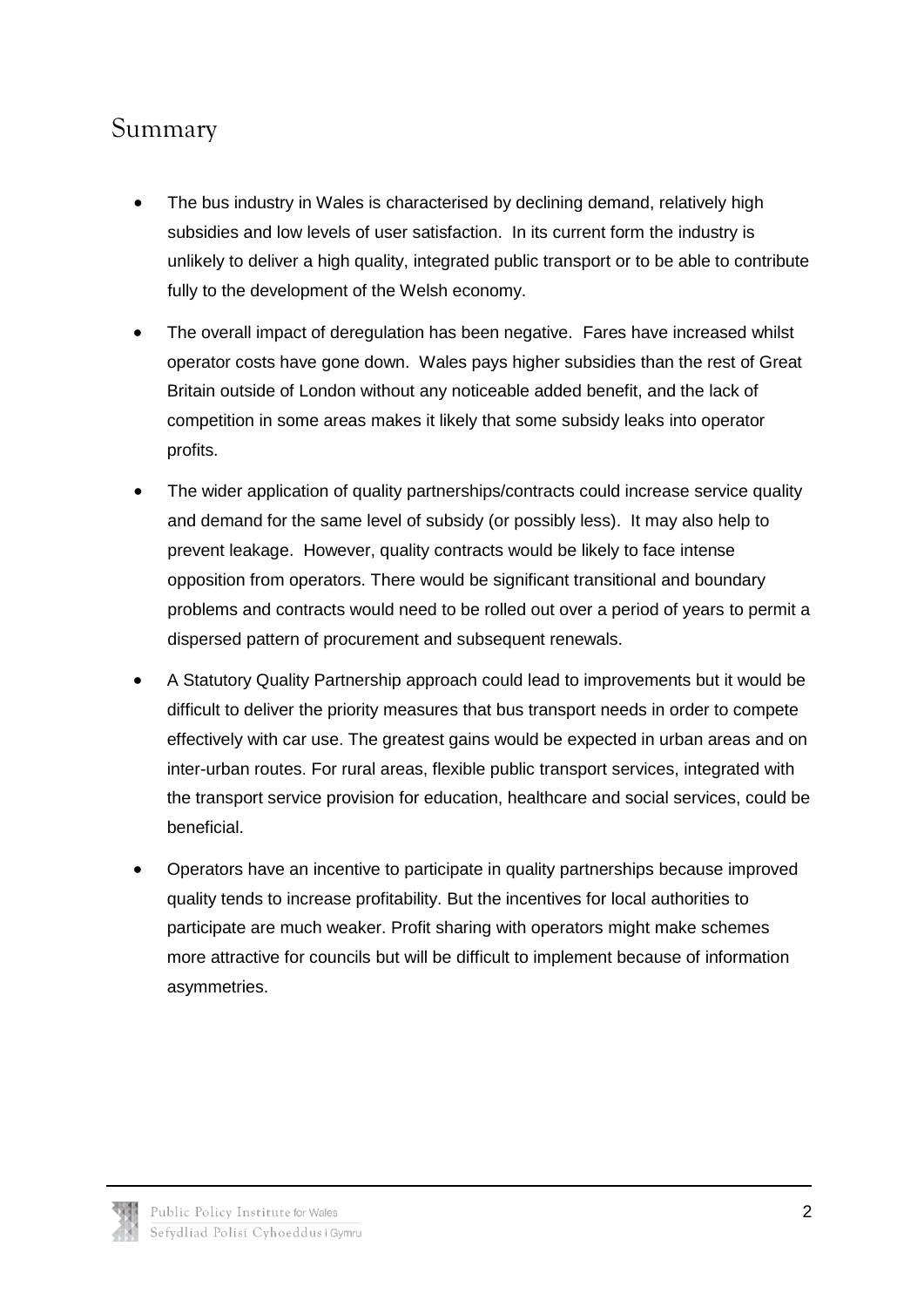## <span id="page-4-0"></span>Introduction

The Minister for Economy, Science and Technology commissioned the Public Policy Institute for Wales to provide an independent expert analysis of the regulation and financing of bus services in Wales. The Minister asked for independent advice on four key issues:

- 1. What has been the impact of deregulation on bus services in Wales?
- 2. What are the advantages and disadvantages of the Welsh Government's current approach to working with bus operators?
- 3. What alternative approaches could be considered and what impact would they have on services and the pattern of subsidy?
- 4. What can the Welsh Government do to improve the effectiveness of quality partnerships?

The analysis in this report is based on a review of policy documents and the relevant academic and non-academic literature plus economic modelling of comparative performance of the Welsh bus market since deregulation $1$ .

# <span id="page-4-1"></span>The Impact of Bus Deregulation

### **The 1985 Transport Act**

The current approach to regulating bus services in Wales dates back nearly thirty years to the 1985 Transport Act which:

- Abolished the system of Road Service Licences that had existed since 1930, opening up the commercial market to any company that had appropriate operator, driver and vehicle licenses and registered its services in a manner proscribed by the Traffic Commissioner;
- Made provision for tendering of socially necessary services<sup>2</sup>; and

<sup>&</sup>lt;sup>2</sup> Wales has a higher than average proportion of socially necessary services. By 2007/8, they comprised 34% of its services, compared to around 20% in the rest of Great Britain. Due to funding constraints the figure currently stands at around 28%.



 1 The database for the economic modelling was developed with assistance of Dr Jinan Piao.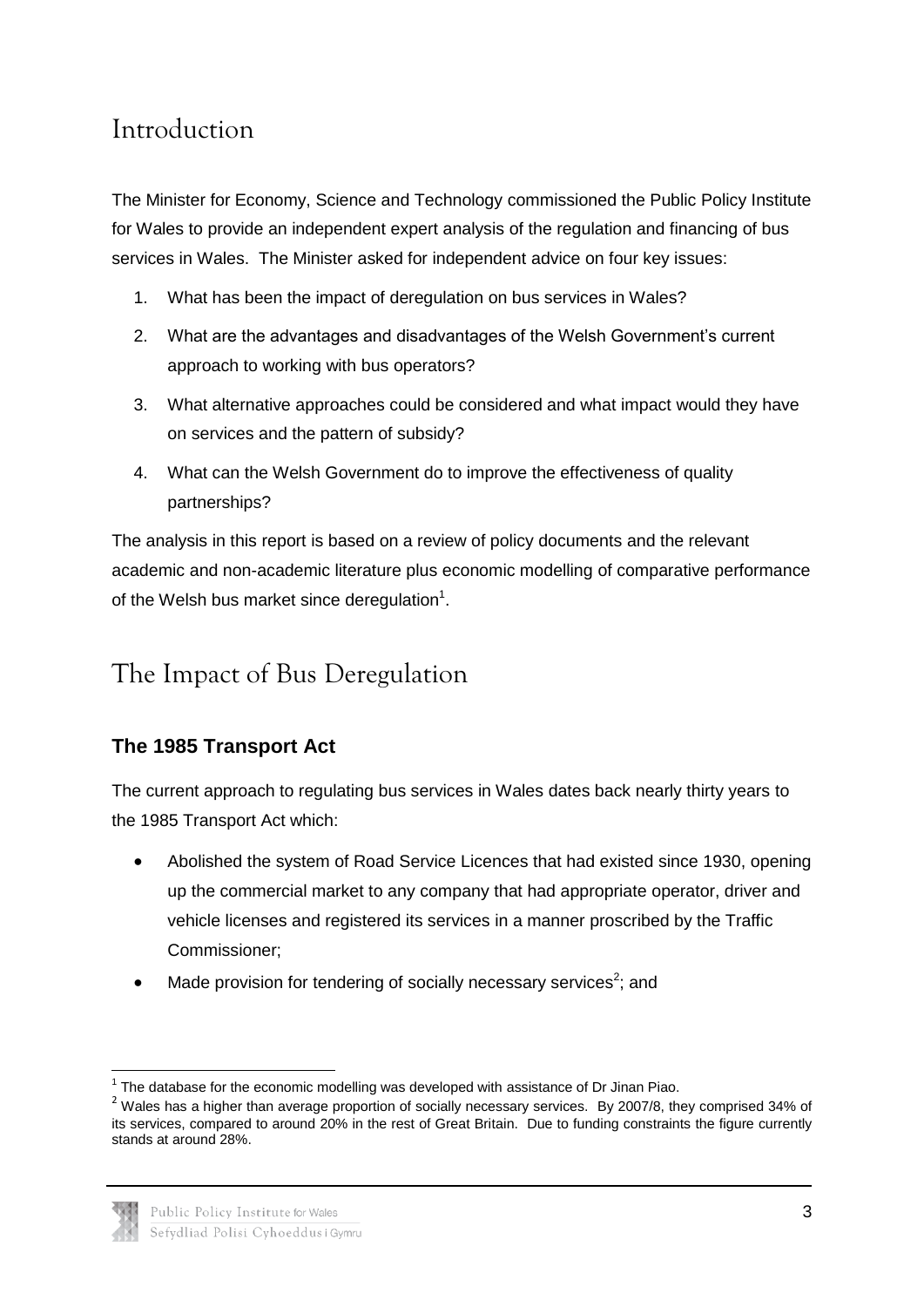Led to the corporatisation and subsequent privatisation of publicly owned bus companies, including National Bus Company (NBC) subsidiaries owned by central Government and the Municipals owned by local government.

In Wales, the Act resulted in the privatisation of the three NBC subsidiaries and most Municipals. South Wales Transport, covering south west Wales, was acquired by the predecessor of First Group in 1987. National Welsh, covering south east Wales, was also privatised in 1987. Crosville Cymru, in north and mid Wales, was bought by the predecessor to the Arriva Group in 1989. Most Municipals were privatised including Cynon Valley (1992), Inter Valley (1989), Islwyn (2010) and Taff Ely (1988). Only two (in Cardiff and Newport) now remain in public ownership.

### **The Welsh bus market since deregulation**

Our analysis highlights five key trends in the bus market in Wales since deregulation<sup>3</sup>:

- 1. **Demand has decreased** The number of bus trips per head has declined by 39% (33% after allowing for population growth). Ridership increases in the early years of deregulation were followed by a strong secular decline, though it should be noted that the average trip length in Wales is longer than the Great Britain average (estimated at 10 km by the Ministerial Advisory Group (2009) compared to 6km for rest of Great Britain) and the drop off in demand lessened from 2002 onwards.
- 2. **Supply has increased** Vehicle kilometres have increased by 22%. The greatest increases were seen in the early years of deregulation, when a number of minibus services were introduced. The rate of growth was less marked from the mid-1990s.
- 3. **Fares have risen** Receipts per bus trip, including concessionary fare reimbursements, have increased by 33% in real terms.
- 4. **Operating costs have fallen** Costs per vehicle kilometre, including depreciation, have decreased by 19%. The large reductions in costs took place prior to 2000 when they amounted to around 50%.
- 5. **Subsidy has increased** Excluding Fuel Duty Rebate/Bus Services Operators Grant, subsidy has increased by 117% in real terms<sup>4</sup>. However, the overall figure masks

**<sup>.</sup>**  $3$  Unless otherwise stated this analysis covers 1985/6 (the year before deregulation) to 2012/13 (the latest year for which data are available)

Up to 2010/11 which is the last year for which published data are currently available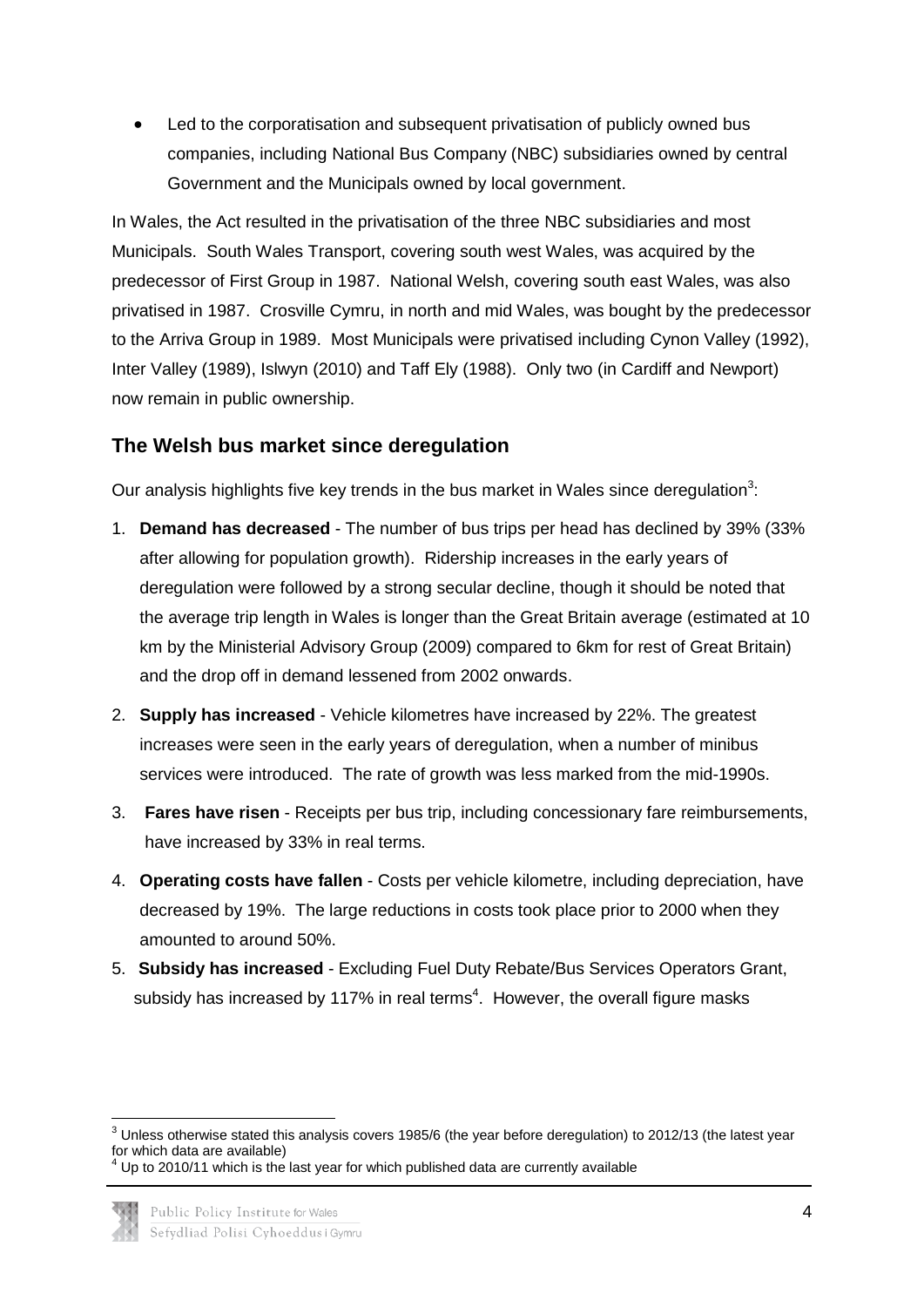important differences between revenue support (down 7%) and concessionary fares reimbursement (up  $363\%)^5$ .

### **Modelling the impact of deregulation**

To determine whether these changes in bus services in Wales are the result of deregulation it is necessary to try to assess what would have happened if the reforms had not been introduced (the 'counterfactual'). Using an approach developed by Preston and Almutairi (2013) based on bus demand forecasting models, we assessed the extent to which demand for services is influenced by fare levels, services and income levels. We then estimated three kinds of benefits: consumer surplus (benefits to bus users); producer surplus (benefits to bus operators); and changes in welfare (the sum of the consumer and producer surpluses). We analysed the data for London and for the rest of Great Britain<sup>6</sup> and compared these to the Welsh bus market.

**Outside of London** – The analysis suggests that outside of London bus demand is inelastic to fares and services but is sensitive to income levels<sup>7</sup>. The model estimated that, other things being equal, deregulation had reduced demand by 4.7% in the short run and 12.2% in the long run. Deregulation did not benefit consumers and overall it was strongly welfare negative (though the extent of this depends on the assumptions that are made about the counterfactual) – see Table  $1^8$ .

**London** - The bus market in London is more sensitive to fares and services than elsewhere in Great Britain (reflecting competition from rail) but it is less elastic with respect to income<sup>9</sup>. Adjustments to deregulation are more rapid in London than the rest of Great Britain, with

 $^9$  Fares elasticity was found to be -0.43 in the short run and -0.93 in the long run. Service elasticity was 0.32 in the short run and 0.68 in the long run, whilst the corresponding figures for income elasticity are -0.45 and -0.96.



 5 A national free concessionary scheme was introduced in Wales in April 2002. Expressed in terms of out-turn prices, reimbursement jumped from £14 million (2001/2) to £30 million (2002/3) in one year, but has since increased steadily to £67 million by 2010/11. Estimated to be £73.2 million in 2013/14. Recent agreements have set this to be £67.75 million in 2014/15 and £69.75 million in 2015/16 (Local Transport Today, 651, 11-24 July, 2014, p3).

<sup>&</sup>lt;sup>6</sup> Comparisons with London are interesting because its bus services were governed by the1984 London Regional Transport Act which led to a different approach to deregulation involving the gradual introduction of comprehensive competitive tendering on a route by route basis over a ten year period.

 $^7$  Outside London, the fares elasticity was estimated at -0.12 in the short run and -0.34 in the long run (which means that if fares were increased by 10% demand would fall by 1.2% in the short run (in that year) and by 3.4% in long run (around 10 years in this instance)), with 99% of change estimated to take place within 10 years. Service elasticity was estimated at 0.13 in the short run and 0.36 in the long run, whilst income elasticity was found to be -0.63 in the short run and -1.70 in the long run.

 $8$  The results shown in Table 1 refer to the period 1985/6 to 2009/10 and include the impact of subsidy changes. In order to keep the analysis straightforward, it is assumed that external effects (e.g. on the environment) are negligible and that subsidies can be raised with cost. In reality, one might expect that the shadow price of public funds is around 1.2 (Dodgson and Topham, 1987). In such cases, a subsidy of £100 million, although being a transfer between Government and operators, would also impose a deadweight loss on society of £20 million.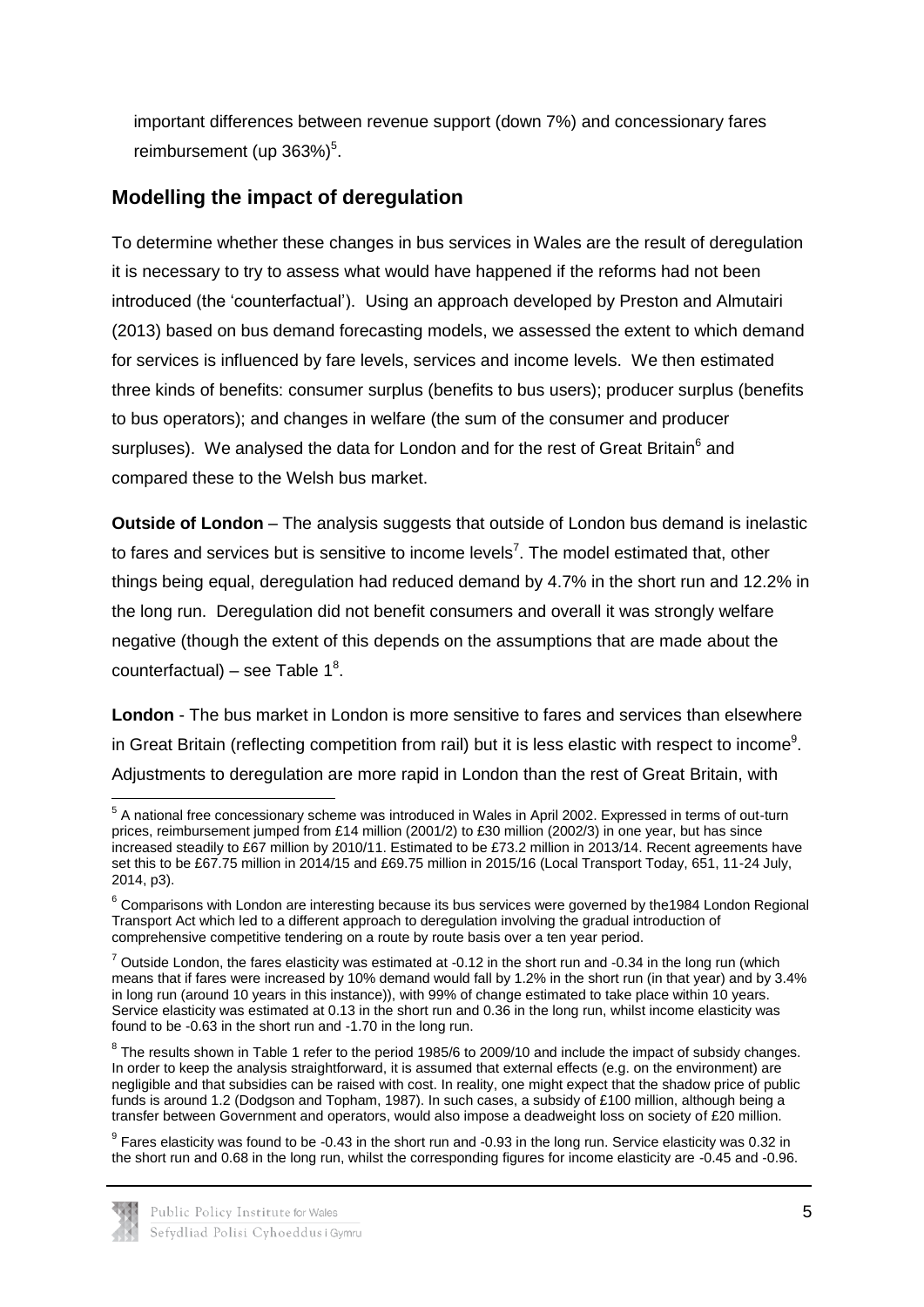99% of change occurring in around seven years. Privatisation of London Buses Limited in the early 1990s reduced demand by 6.2% in the short run and 12.8% in the long run. There was a secular time trend of 2.0% growth per annum – substantially higher than in the rest of the country, where the growth trend was 1.1% per annum. The model suggests that deregulation in London benefits both users and operators.<sup>10</sup>

| Table 1: Welfare Results of Regulatory Reforms Under Different Counterfactual |  |
|-------------------------------------------------------------------------------|--|
| <b>Assumptions</b> (£ Million, 1985/6 to 2009/10, 2008/9 prices)              |  |

|                                      |          | London   | <b>Outside London</b> |           |
|--------------------------------------|----------|----------|-----------------------|-----------|
|                                      | Constant | Trend    | Constant              | Trend     |
| Change in Consumer<br><b>Surplus</b> | $+399$   | $+451$   | $-24,044$             | $-16,299$ |
| Change in Producer<br><b>Surplus</b> | $+3,516$ | $+2,676$ | $+11,778$             | $+12,630$ |
| Change in Welfare                    | $+3,915$ | $+3,127$ | $-12,266$             | $-3,669$  |

Note: the constant assumption assumes that the situation in 1985/6 is maintained in perpetuity – in other words the year before deregulation is taken as the baseline. The trend assumption assumes that historic trends in terms of subsidy (increasing), costs (increasing) and demand (declining) are maintained.

**Wales** – The analysis indicates that the Welsh bus market is similar to that which operates in the rest of Great Britain outside of London. In the period immediately after deregulation there was a small net benefit to society<sup>11</sup>. However, since the early 1990s there were persistent net dis-benefits to society except for a brief period from 2000 to 2002 after which concessionary fares were introduced (Figure 1). This reflects a lack of competition in parts of the market. The bus industry in Wales was relatively concentrated prior to deregulation. In the late 1980s there was competition between the NBC, Municipal and independent sectors. However, this reduced over time, partly due to a series of bankruptcies, though there have been sporadic examples of competition since then, most notably between Cardiff Buses and the 2Travel Group in 2004.



**<sup>.</sup>**  $10$  There is a high degree of confidence in the findings because the results are not affected greatly by the assumptions which are made about the counterfactual.

 $11$  Based on present values using a test discount rate of 3.5% and 2012/13 prices.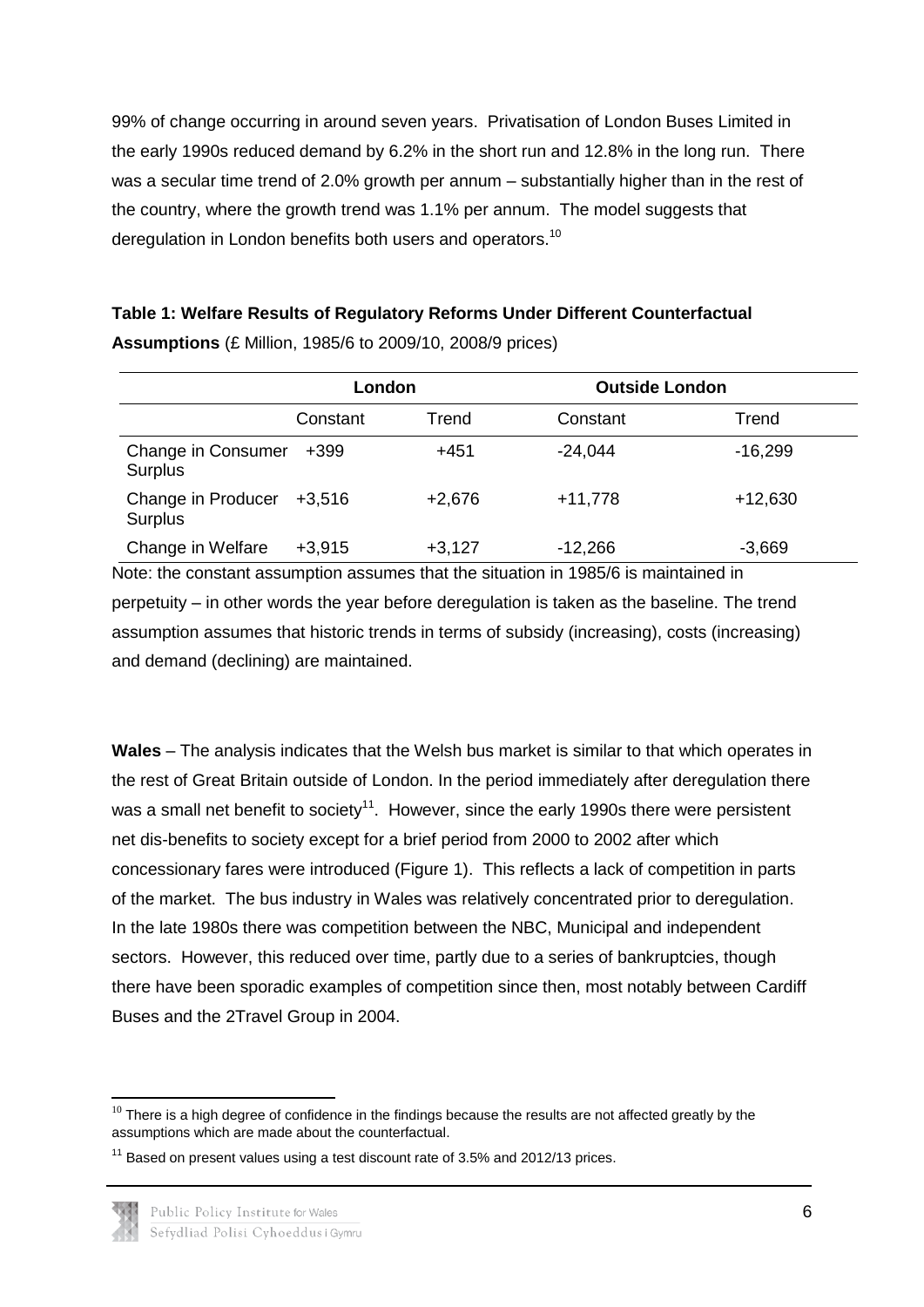Expressed in 2008/9 prices in order to be consistent with Table 1, the loss of consumer surplus in Wales up to 2009/10 is estimated at £629 million (which represents 2.6% of the outside London total). The increase in producer surplus is estimated at £9 million. Overall the welfare loss in Wales is computed as £620 million (5.1% of the outside London total). With a population of 3.0 million, Wales has 5.7% of the Great Britain population outside London (52.2 million).



Table 2 summarises the differences between the performance of the bus market in London, the rest of Great Britain and in Wales. It shows that in London bus demand and supply have increased, whilst real operating costs have decreased. There have been substantial increases in real fares and subsidy levels and overall the population is better off by almost £600 per person. By contrast, outside London supply has increased, real operating costs have decreased and demand has declined. There have been substantial increases in real fares and, in Wales, in subsidy. Outside of London, the tax payer is worse off by an average of more than £200 per head.

We estimate that in 2008/9 the mean subsidy (concessionary fares and revenue support) per capita in Wales was around £34 (in 2012/13 prices) compared to £29 in the rest of Great Britain. In London it was around £131. The number of annual local bus trips per capita in Wales (41.6) was some 30% lower than Great Britain outside London (59.3) meaning that the subsidy per bus trip was 67% higher in Wales.

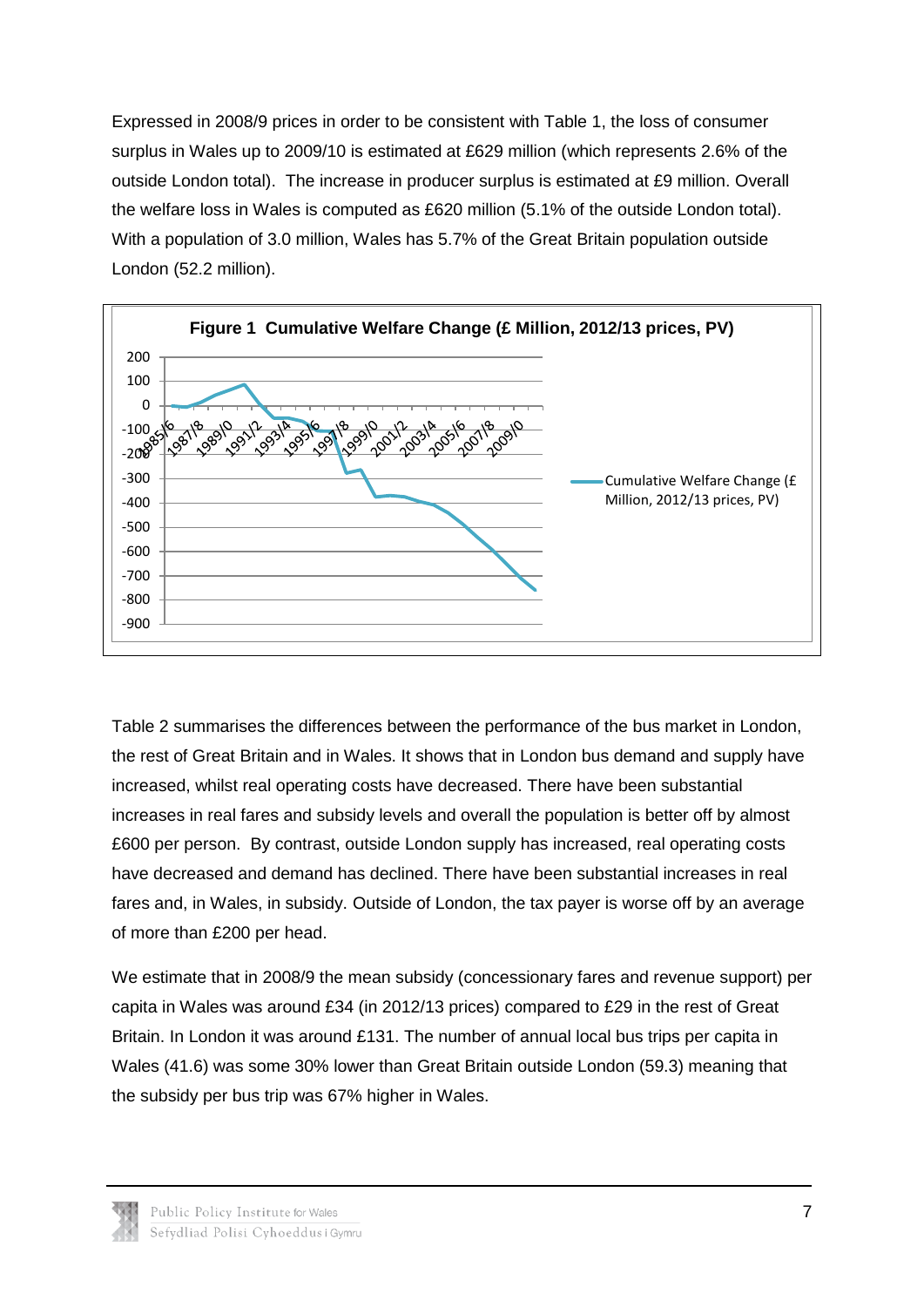|                   | Change<br>in<br>Passen-<br>ger<br>numbers | <b>Bus</b><br>Km | <b>Fares</b> | <b>Operating</b><br><b>Costs</b> | <b>Subsidy</b>      | Welfare<br>Change per<br>Capita (£)<br>(2012/13 prices) |
|-------------------|-------------------------------------------|------------------|--------------|----------------------------------|---------------------|---------------------------------------------------------|
| London            | $+95%$                                    | $+82%$           | $+28%$       | $-28%$<br>(2008/9)               | $+84%$<br>(2008/9)  | +£585                                                   |
| Outside<br>London | $-35%$                                    | $+18%$           | $+47%$       | $-16%$                           | $+5%$<br>(2008/9)   | $-E268$                                                 |
| Wales             | $-29%$                                    | $+32%$           | $+35%$       | $-22%$                           | $+123%$<br>(2008/9) | $-E233$                                                 |

#### **Table 2: The Impacts of Bus Deregulation** (1985/6 to 2009/10)

The data suggest that the overall impact of deregulation in Wales has been negative, though slightly less so than in the rest of Great Britain outside London due, in part, to higher levels of subsidisation. Bus user satisfaction appears to be lower in Wales. Surveys in November/December 2010 indicated an overall satisfaction score of 81% in Wales (Statistics for Wales, 2011). By contrast, comparable surveys in England in November 2009 indicated satisfaction levels ranging from 84% (Greater Manchester) to 92% (Brighton) (Passengerfocus, 2010).

## <span id="page-9-0"></span>The Welsh Government's Approach

Ministerial statements and actions indicate a desire to ensure concessionary fare reimbursement rates represent value for money and that subsidy does not leak into operator profits. Economic modelling comparing the existing arrangements in Wales with a perfectly planned market confirms that this is a problem. It estimates that a significant element of subsidy (£22 million – or around 18%) is captured as supernormal profit in the base situation (over and above an assumed 5% 'normal' return on expenditure)<sup>12</sup> – see Table 3. The

**<sup>.</sup>**  $12$  The analysis is based on a negative exponential model of bus demand with a fare elasticity of -0.34 and a service elasticity of 0.36, so as to be consistent with the rest of Great Britain model described earlier. The model form assumes (absolute) fare elasticities increase proportionally with fares, service elasticities decrease proportionally with service levels and that consumer surplus is directly proportional to demand. It should also be noted that this simple model does not take into account competition from other modes. In Wales local rail fares are often lower than competing bus fares. The presence of competing rail services can exert downwards pressure on bus fares – this is believed to be a factor in the Cardiff area. Table 3 includes consideration of Bus Service Operators Grant so that total subsidy is estimated in the base at £125 million.

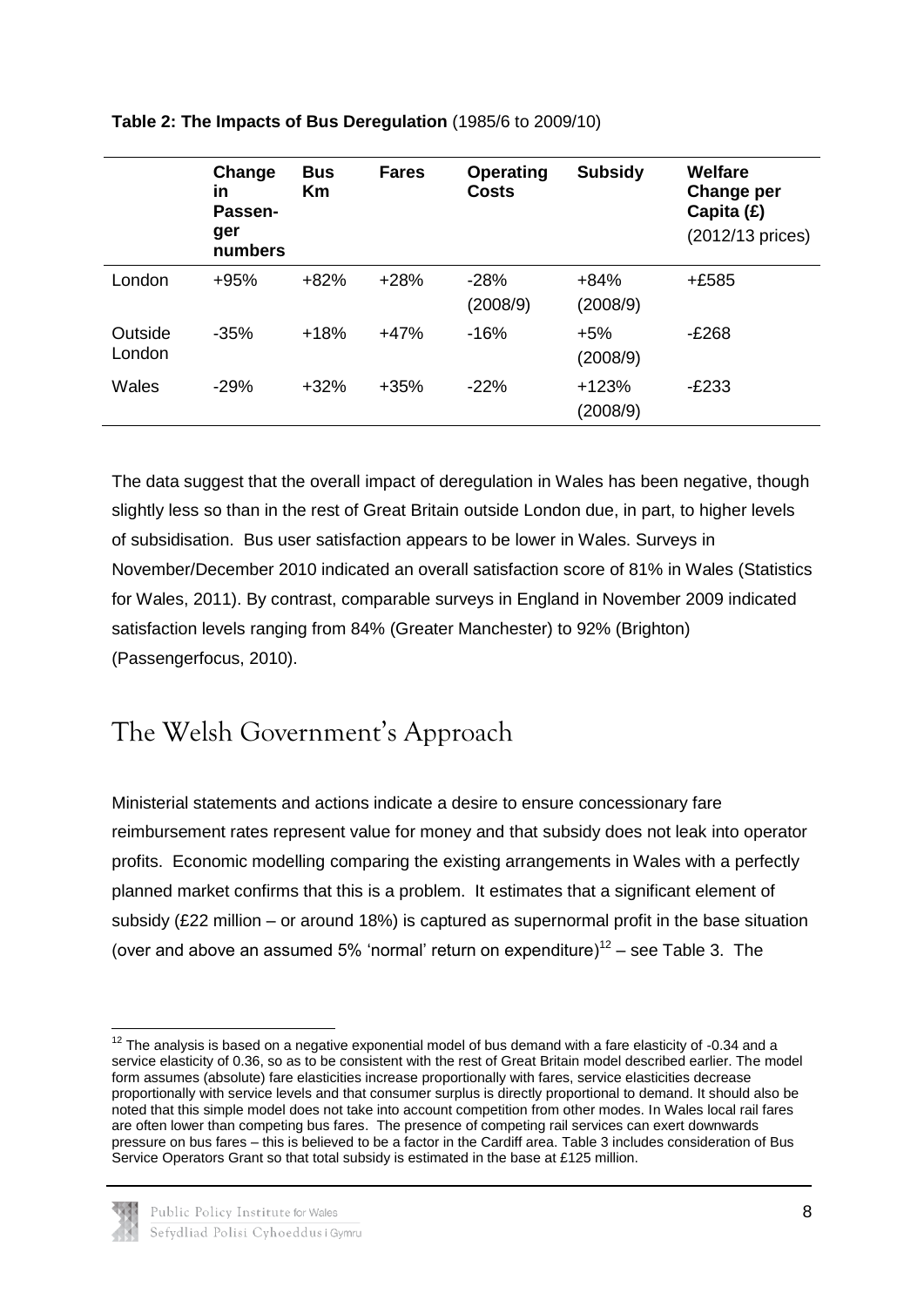analysis suggests that the bus industry in Wales is making a return on expenditure of around 18%.

|                                                     | <b>Receipts</b><br>(Pence/<br><b>Passenger</b><br>km) | <b>Vehicle</b><br><b>Kms</b><br>(Million) | <b>Passenger</b><br><b>Kms</b><br>(Million) | Welfare<br>(£ Million) | Excess <sup>13</sup><br><b>Profit</b><br>(£ Million) |
|-----------------------------------------------------|-------------------------------------------------------|-------------------------------------------|---------------------------------------------|------------------------|------------------------------------------------------|
| <b>Base</b>                                         | 13.0                                                  | 123                                       | 1230                                        | 492                    | 22                                                   |
| Welfare<br>Maximisation<br>at Subsidy<br>Constraint | 4.9<br>(-62%)                                         | 130<br>$(+8%)$                            | 1550<br>(+26%)                              | 592<br>(+20%)          | 0<br>(-100%)                                         |
| Profit<br>Maximisation                              | 38.2<br>(+194%)                                       | 74<br>$( -40\%)$                          | 501<br>(-59%)                               | 105<br>(-79%)          | 77<br>$(+250%)$                                      |

|  | Table 3: Welfare Assessment of the Bus Industry in Wales (2010/11 data) |  |  |  |  |  |  |
|--|-------------------------------------------------------------------------|--|--|--|--|--|--|
|--|-------------------------------------------------------------------------|--|--|--|--|--|--|

What constitutes an excess profit and how it should be measured has been hotly debated by experts and by the industry (White, 2001, Competition Commission, 2011). But it seems likely that operators in Wales are earning monopoly rents and were the Welsh Government to eliminate supernormal profits and pursue an objective of maximising welfare there would be clear benefits – mainly in the form of fare reductions but also some service increases.

We estimate that a perfectly planned system would involve an increase in demand of around 25% and an increase in welfare of 20%. By contrast, if subsidies were withdrawn, leaving the market to be supplied by profit maximising local monopolists, fares could increase by approximately 300% and services could reduce by 40%. There would be large increases in profits and large reductions in welfare (down around 80%). These estimates are indicative rather than definitive but are broadly consistent with the findings of the Competition Commission (op cit.) which estimated that the bus industry outside London was earning monopoly rents in the order of £150 to £300 million per annum. Our data suggest that Wales might account for between 7.5% and 15% of this.

Economic analysis can also be used to assess the impact of changes in reimbursement rates. A shift from 73.59% to 64% is equivalent to moving from an arc fares elasticity of around -0.36<sup>14</sup> to one of around -0.56 (or -0.47 if the rate is 68%). There are problems of comparability but the 64% reimbursement rate is not inconsistent with the overview of fares

**<sup>.</sup>**  $13$  Over and above an assumed 5% 'normal' return on expenditure

<sup>14</sup> If fares are made free (i.e. reduced by 100%), a reimbursement rate of 73.59% assumes demand grows by around 36% (((1/0.7359) – 1) x 100%). The elasticity is thus -0.36 (36/-100).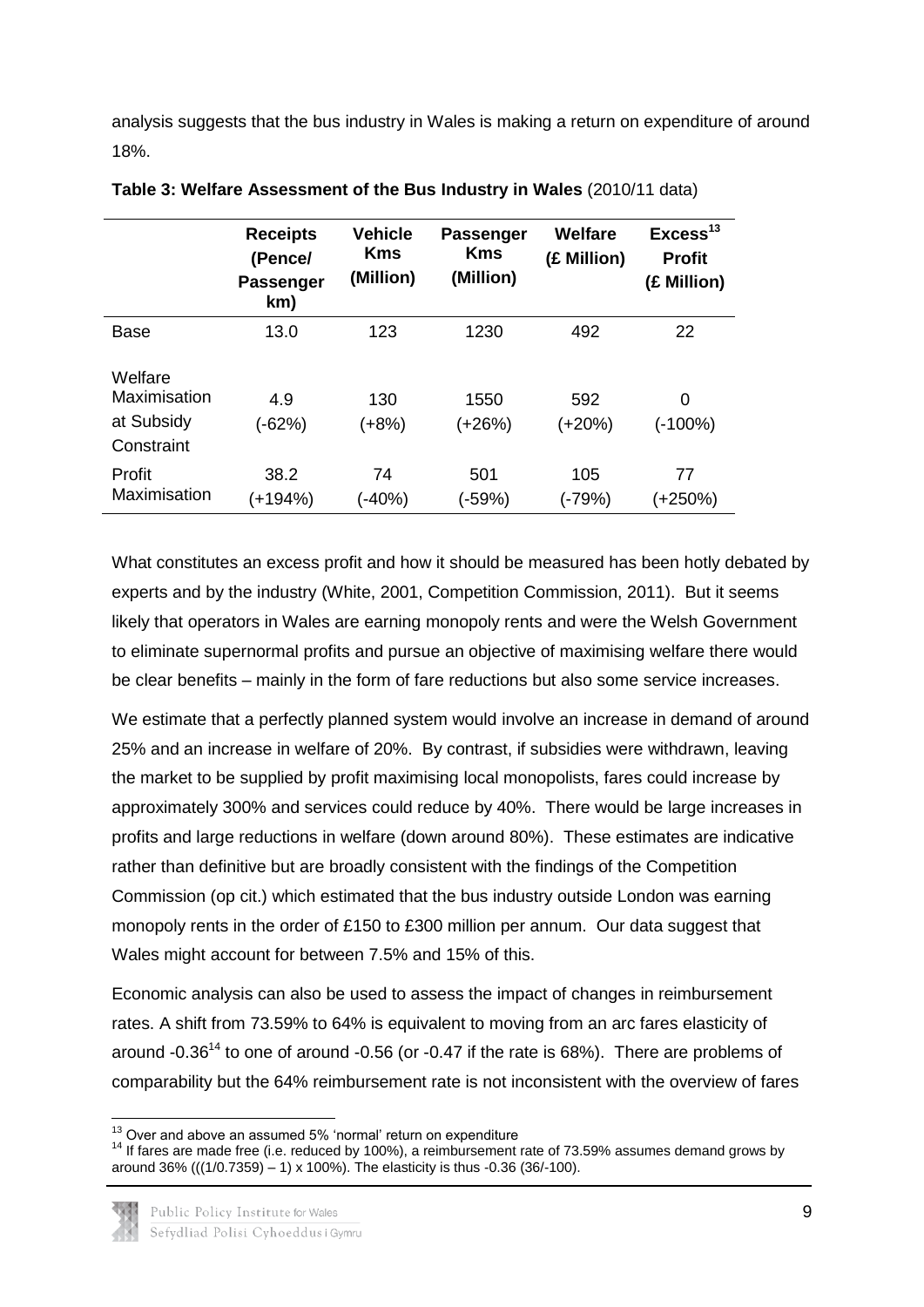elasticities produced for the DfT by ITS (2010) and illustrated by Table 4. However, the implied (absolute) elasticity for the reimbursement rate of 68% may be at the lowest end of the plausible range, whilst the implied elasticity at the reimbursement rate of 73.59% is clearly out of range and likely to have been generous to operators. This suggests that the Welsh Government could adjust the reimbursement rate without unduly affecting usage; but there would be value in undertaking work to determine the most appropriate fares elasticity for the Welsh bus market.

| <b>Central estimate</b> | Reasonable range   |
|-------------------------|--------------------|
| $-0.5$                  | $-0.45$ to $-0.55$ |
| $-0.5$                  | $-0.45$ to $-0.55$ |
| $-0.65$                 | $-0.6$ to $-0.7$   |
|                         |                    |

#### **Table 4: Overview of Fares Elasticities**

Source: ITS, 2010.

By 2011/12, Concessionary Fare Reimbursement in Wales had reached £70 million, with 650,000 passes in circulation representing an 85% take-up. Some 50 million concessionary bus journeys were being made in Wales in 2011 – 40% of the total (Ministerial Statement, 17 January 2013). Concessionary fares schemes of this type may represent good politics (as there is a clear constituency of gainers) but bad policy. Studies in Scotland have indicated that usage of schemes is greatest amongst the relatively young and wealthy elderly (Rye & Scotney, 2004). They have been shown to generate a large proportion of new trips (Baker & White, 2010) rather than a substantial modal transfer from car use. However, concessionary fares can be beneficial in terms of social inclusion and KPMG (2014) suggests that concessionary bus fares may have social benefits, in part, through promoting volunteering as well as increased physical activity. It suggests that for every £1 spent on concessionary fares, there may be £2.87 of social benefits. Nonetheless, we would suggest that there may be scope for more targeted use of subsidy (for example, by means testing or some form of minimum charge) that would provide better returns. Other groups might also be offered discounts at a national scale, most notably young adults. Alternatively (or additionally), a National Travelcard system, like that operated in Switzerland, could be developed as a way of offering discounts to frequent travellers. ITSO compliant Smartcards offer an appropriate technological platform, with large scope for added value services.

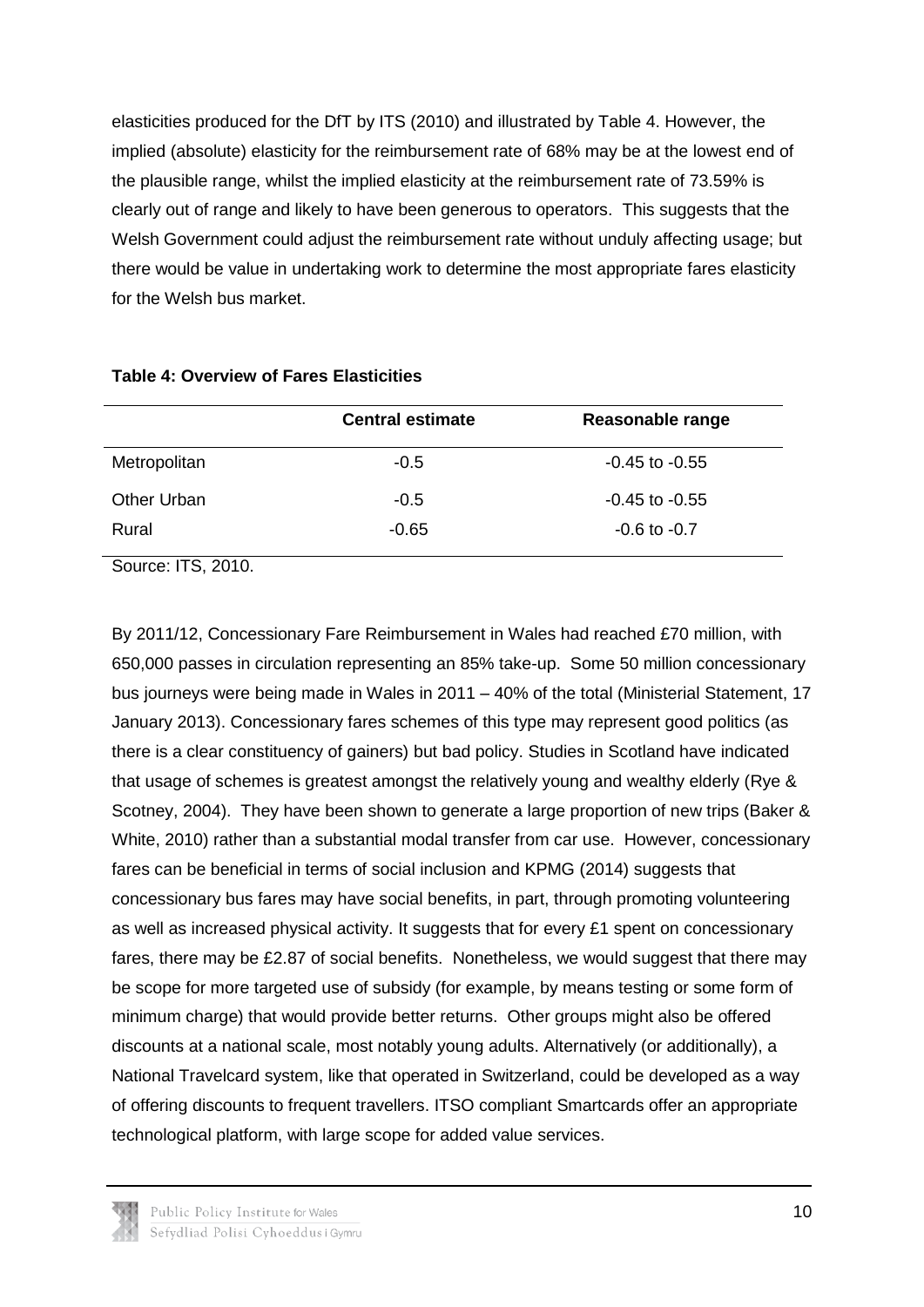# <span id="page-12-0"></span>Alternative Approaches

International evidence offers a range of alternative ways of organising the bus market, many of which have been examined in detail by the International Conferences in Competition and Ownership in Land Passenger Transport.<sup>15</sup> These include:

- Comprehensive tendering at a route level (as happens in Copenhagen or London) or by area (as is the case in Adelaide);
- Network management contracts (as widely practiced in France);
- Performance based contracts (such as the Public Transport Operations Model recently introduced in New Zealand);
- Statutory and Voluntary Quality Partnerships, including those using the Qualifying Agreements provisions of the 2008 Local Transport Act and the Office of Fair Trading Block Exemptions (as in Oxford);
- Quality Networks (as used, for example, in St Albans);
- Flexible Transport Services; and
- Community Bus Partnerships (as trialled in South Yorkshire and Leicestershire)<sup>16</sup>.

We suggest that two of these - Statutory Quality Partnerships (SQPs) and Flexible Transport Services (FTS) – are particularly worth exploring because they are the options for which the most empirical British evidence is available and they also illustrate generic solutions for urban and rural bus markets respectively.

### **Quality Partnerships**

SQPs were introduced by the 2000 Transport Act to overcome some of the shortcomings of Voluntary Quality Partnerships, in particular the free rider problem whereby a low quality operator could benefit, at low cost, from investments in a high quality network (Whelan et al., 2001). Davison and Knowles (2006) and Wall and McDonald (2007) provide reviews of Voluntary Quality Partnerships, whilst their evolution towards SQPs has been reviewed by Rye and Wretstrand (2013). Initial take-up was slow, with only Dundee and Sheffield

 $\overline{a}$ <sup>15</sup> See: http://www.thredbo-conference-series.org/

<sup>&</sup>lt;sup>16</sup> These build on the success of Community Rail Partnerships in increasing demand for rural public transport through the voluntary sector 'sponsoring' routes and providing marketing and information, maintenance of bus stops and shelters etc. (Local Transport Today, 646, May 2014). Such partnerships could evolve into microfranchising arrangements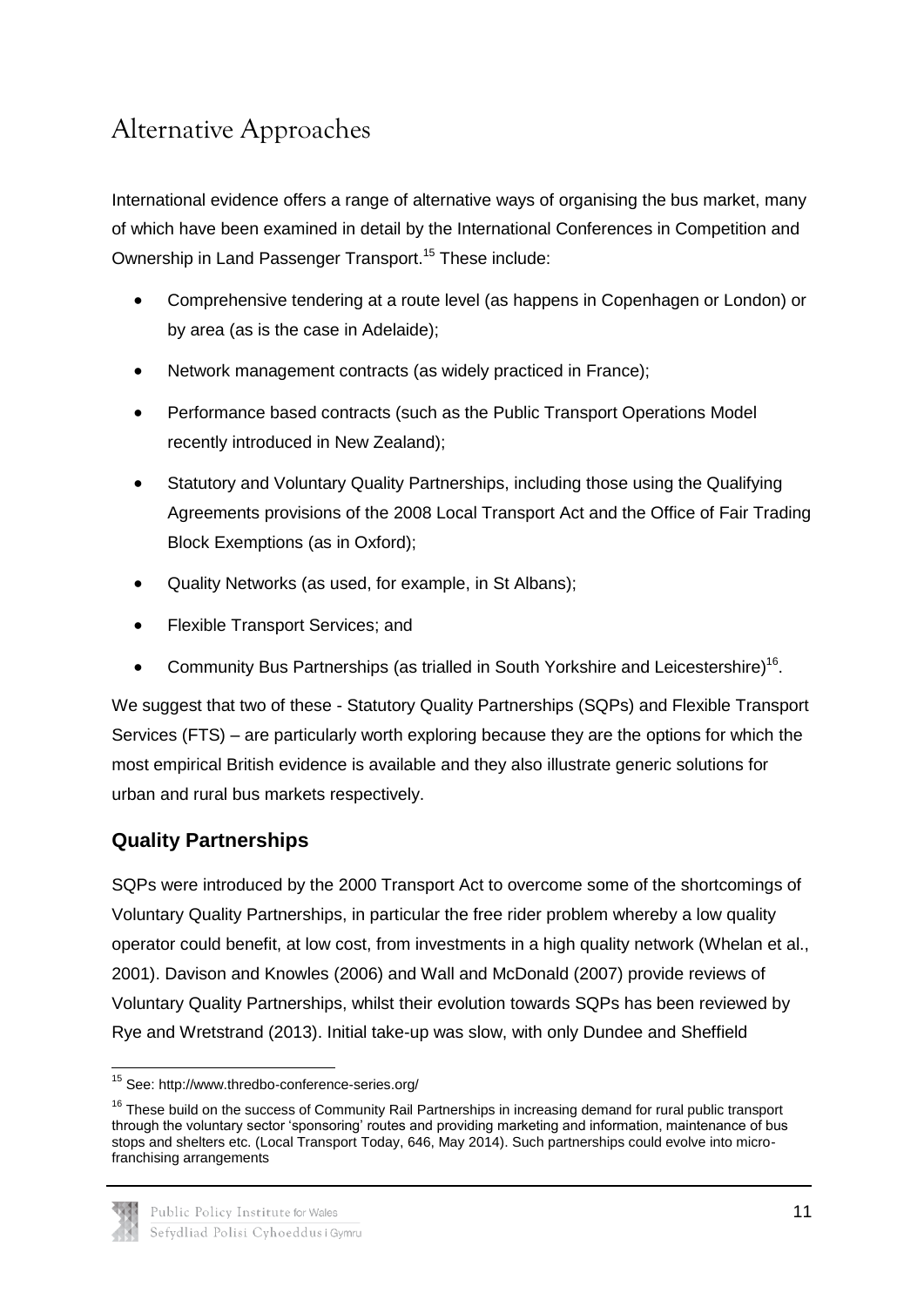introducing SQPs in the first phase. In part, this was due to operator concerns about falling foul of the 1998 Competition Act. Some of these issues were addressed by the 2008 Local Transport Act which stimulated a second phase of SQPs in Barnsley, Bristol, Greater Manchester, Merseyside, Nottingham and the West Midlands. Some of the results of this second phase are summarised in Table 5 which shows that these SQPs have led to modest patronage growth (often against a background of falling demand) and, being commercial services, have not led to major increases in subsidy. Although there may have been some increases in concessionary fare support, this is likely to have been offset by reduced requirements for revenue support for subsidised services. In essence, SQPs have permitted an evolution of services in a few markets but have not led to revolutionary change. We will discuss some of the reasons later in this report.

|                                 | SQPS1                                                                                               | SQPS2                                                                  | SQPS3                                                                                             | SQPS4                                                              |
|---------------------------------|-----------------------------------------------------------------------------------------------------|------------------------------------------------------------------------|---------------------------------------------------------------------------------------------------|--------------------------------------------------------------------|
| <b>Results</b>                  | 6% year on year increase<br>in patronage and<br>reliability<br>Improved vehicle quality             | Cut journey times<br>Improved vehicle<br>quality<br>Improved network   | 1% increase in<br>passengers in first year<br>(decline previously)<br>Improved vehicle<br>quality | 17% increase in<br>main operator's<br>passengers over 4<br>years   |
| <b>Problems</b>                 | Initial opposition from<br>operator<br>Operator forced to run<br>sub-standard buses at<br>one point | Lack of political buy-<br>in<br>Still some duplicative<br>competition  | Legal process lengthy $-$<br>needed even for minor<br>changes to scheme                           | Initial opposition<br>from operator<br>Few resources to<br>monitor |
| <b>Benefits as</b><br>expected? | Largely; also stopped<br>politicians removing bus<br>priority                                       | <b>Yes</b>                                                             | Significantly more $-$<br>levered in extra<br>investment and service                              | Largely as<br>expected                                             |
| <b>More</b><br>planned?         | $No$ – seen as one-off<br>infrastructure investment<br>Future seen as VPAs                          | No; this SQP is to<br>deal with a very<br>specific problem<br>location | Yes, at least seven in<br>metropolitan area                                                       | Yes, at least three<br>more routes                                 |

#### **Table 5: Results of Second Phase of SQPs**

Source: Rye and Wretstrand, 2013.

### **Flexible Transport Services**

Quality Partnerships are largely, but not exclusively, an urban phenomenon. For rural services, Flexible Transport Services (FTS) have often been suggested as an alternative to conventional bus services. They are flexible in that they can provide a door to door service, may be booked in advance (by telephone or, increasingly, by the internet), and utilise a range of vehicles (including those primarily used for education, health care and social services). They also use volunteer drivers. However, of nine schemes in Scotland reviewed

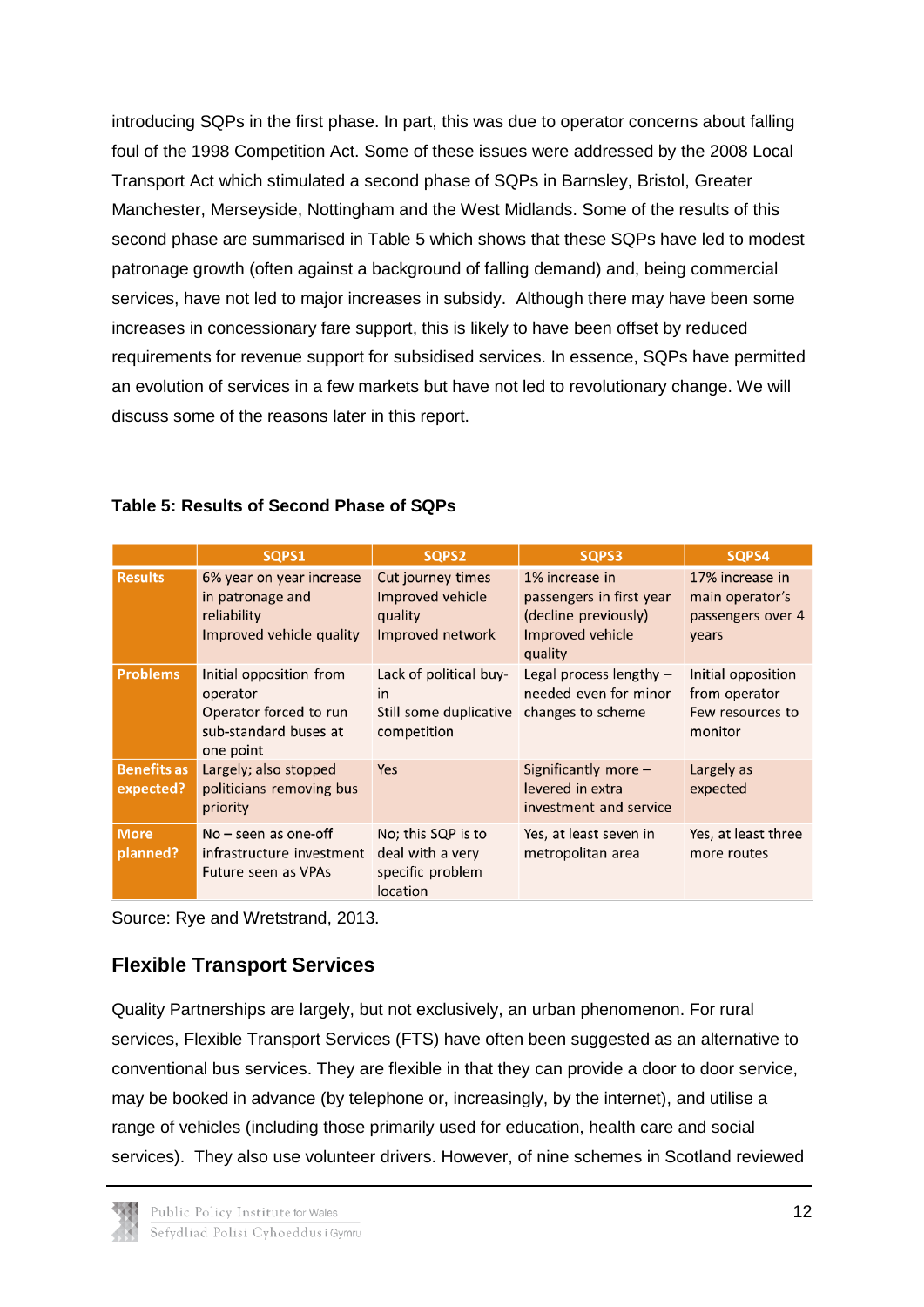by Velaga et al. (2012), three have ceased operating, and the longest lived have relied on strong government support.

A key issue with FTS is whether they provide value for money. There are two broad types of assessment: needs based and welfare based approaches. A needs based approach typically measures need in terms of accessibility to key facilities and a cost effectiveness measure of the cost of support per unit of accessibility is determined. An example, based on Havant is shown by Table 6. The council favoured an average measure, in which case option 4 is chosen with a cost of £5,110 per accessibility point. An alternative approach would be to use a marginal measure, in which case option 2 is chosen, as a gain of 1% in accessibility is achieved at a cost saving of £27,000 – a Pareto improvement on the base situation. An important issue here is the extent to which the commercial network provides a base level of accessibility and hence the extent to which tendered services enhance accessibility.

| Option         | <b>Cost</b><br>(C)<br>(£k pa) | <b>Accessibility</b><br>Score (A) (%) | Cost<br>change<br>relative<br>to base | Access-<br>ibility<br><b>Score</b><br>relative<br>to<br>base | <b>Cost divided</b><br>by Access-<br>ibility Score<br>(C/A) | <b>Cost saving</b><br>divided<br>by<br>Access-<br>ibility Score<br>change |
|----------------|-------------------------------|---------------------------------------|---------------------------------------|--------------------------------------------------------------|-------------------------------------------------------------|---------------------------------------------------------------------------|
| <b>Base</b>    | 520                           | 86                                    |                                       |                                                              | 6.05                                                        |                                                                           |
| 1              | 500                           | 88                                    | $-20$                                 | $+2$                                                         | 5.68                                                        | $+10$                                                                     |
| $\overline{2}$ | 493                           | 87                                    | $-27$                                 | $+1$                                                         | 5.66                                                        | $+27$                                                                     |
| 3              | 442                           | 85                                    | $-78$                                 | $-1$                                                         | 5.20                                                        | $-78$                                                                     |
| $\overline{4}$ | 430                           | 84                                    | $-90$                                 | $-2$                                                         | 5.11                                                        | $-45$                                                                     |
| 5              | 579                           | 90                                    | $+59$                                 | $+4$                                                         | 6.43                                                        | $-14.75$                                                                  |

#### **Table 6: Needs Based Approach**

Source: HCC, 2007.

The alternative is a welfare based approach in which the cost of support per passenger is compared with benefits achieved. In practice, this may manifest itself in a maximum subsidy payment per passenger but with little attention paid to the possible benefits of different services. However, work undertaken by Oxfordshire County Council in 2002, indicates that few FTS services would be under the maximum subsidy per passenger threshold that was in

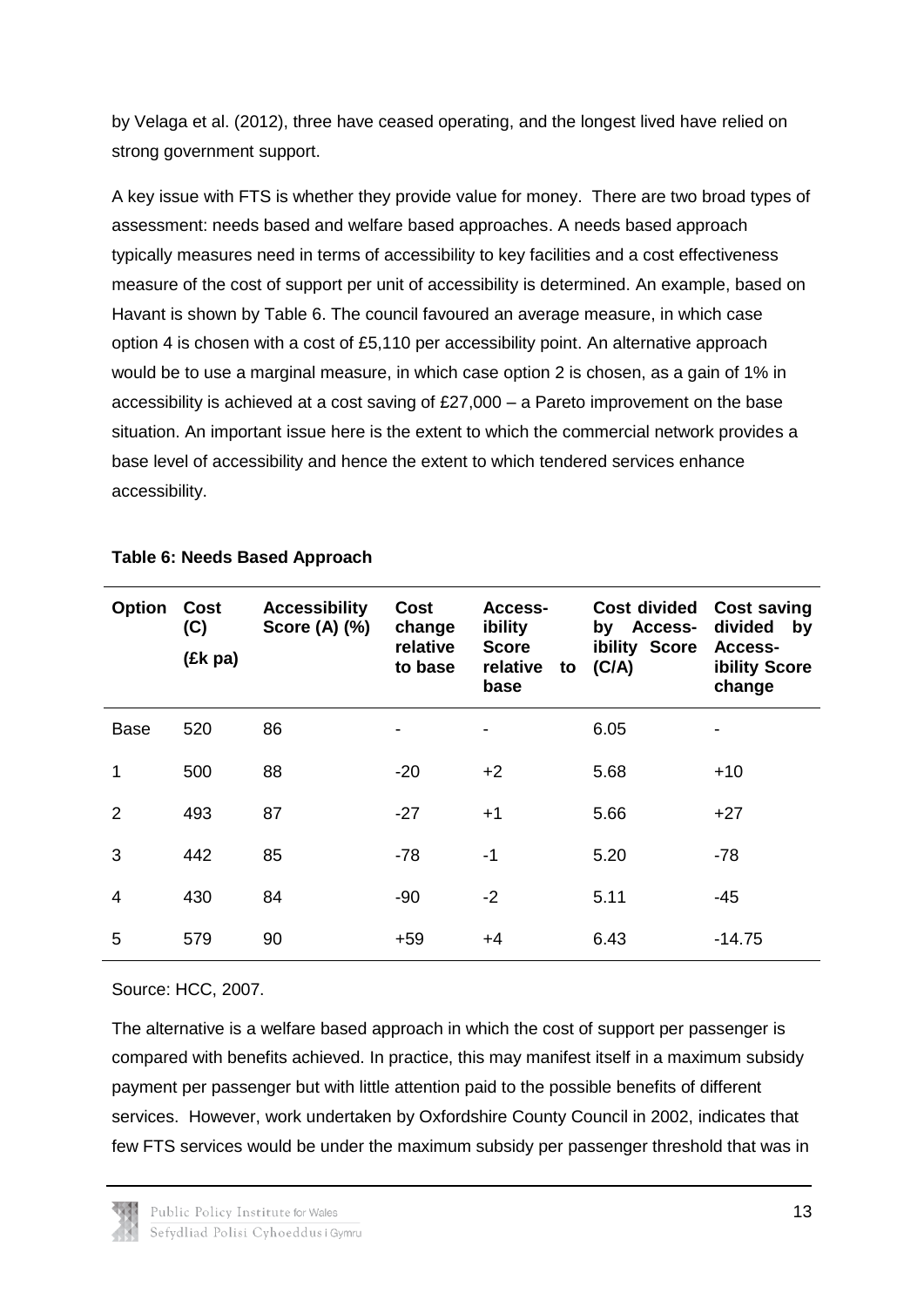use at the time (£3.50), although conventional services can operate with subsidy rates below this level (Table 7).

In 2010/11, the mean receipts per passenger in Wales (including concessionary fares reimbursement) were £1.38. However the mean concessionary fare reimbursement was estimated at £0.62 per passenger (or £1.44 per concession). Similarly, the mean cash fare was £0.76 per passenger (or £1.33 per fare paying passenger). This suggests that the mean trip length per concessionary journey is slightly longer than that per fare paying journey. Overall, mean subsidy per passenger in Wales (excluding BSOG) was estimated at £0.88, well below the suggested threshold given above.

| Scheme | Vehicle<br>type      | Vehicle<br>access | Route<br>Flexibility                                      | Journey<br>Timing                                                              | Passenger<br>Fare<br>per<br>single<br>journey | Annual<br>Usage<br>(000) | Subsidy<br>per<br>passenger $(E)$ |
|--------|----------------------|-------------------|-----------------------------------------------------------|--------------------------------------------------------------------------------|-----------------------------------------------|--------------------------|-----------------------------------|
| A      | Minibus              | Low<br>Floor      | Fixed                                                     | Every<br>three<br>hours, 6 days<br>per week                                    | 25p                                           | 11.9                     | 4.70                              |
| B      | <b>Minibus</b>       | Low<br>Floor      | Fully demand<br>responsive                                | Hourly, 6 days<br>a week                                                       | 50 <sub>p</sub>                               | 48.1                     | 5.10                              |
| C      | Mini and<br>Midi Bus | Low<br>Floor      | Fixed<br>with<br>deviation<br>and<br>demand<br>responsive | Hourly, 6 days<br>a week                                                       | 71 <sub>p</sub>                               | 37.7                     | 9.90                              |
| D      | Midi Bus             | Low<br>Floor      | Mainly<br>demand<br>responsive                            | 4 times<br>per<br>day, 6 days<br>per week                                      | 71 <sub>p</sub>                               | 5.5                      | 10.70                             |
| E      | Midi Bus             | Low<br>Floor      | Mainly fixed                                              | 4 times<br>per<br>day, 6 days<br>per week                                      | 92 <sub>p</sub>                               | 3.0                      | 17.00                             |
| F      | Taxi                 | High<br>Floor     | Fully demand<br>responsive                                | 6 times<br>per<br>day, 7 days<br>per week                                      | 150 <sub>p</sub>                              | 1.9                      | 9.70                              |
| G      | Midi Bus             | Low<br>Floor      | Fixed<br>with<br>deviations                               | Hourly, 6 days<br>per week                                                     | 60 <sub>p</sub>                               | 23.4                     | 4.60                              |
| н      | Single<br>Deck       | High<br>Floor     | Fixed                                                     | Hourly, 6 days<br>per week                                                     | 112 <sub>p</sub>                              | 65.7                     | 0.67                              |
| L      | Single<br>Deck       | High<br>Floor     | Fixed                                                     | Hourly, Mon -<br>daytime,<br>Sat<br>frequent<br>less<br>in evening &<br>Sunday | 119 <sub>p</sub>                              | 323.3                    | 0.55                              |

#### **Table 7: Welfare Based Approach**

Source: OCC, 2002.

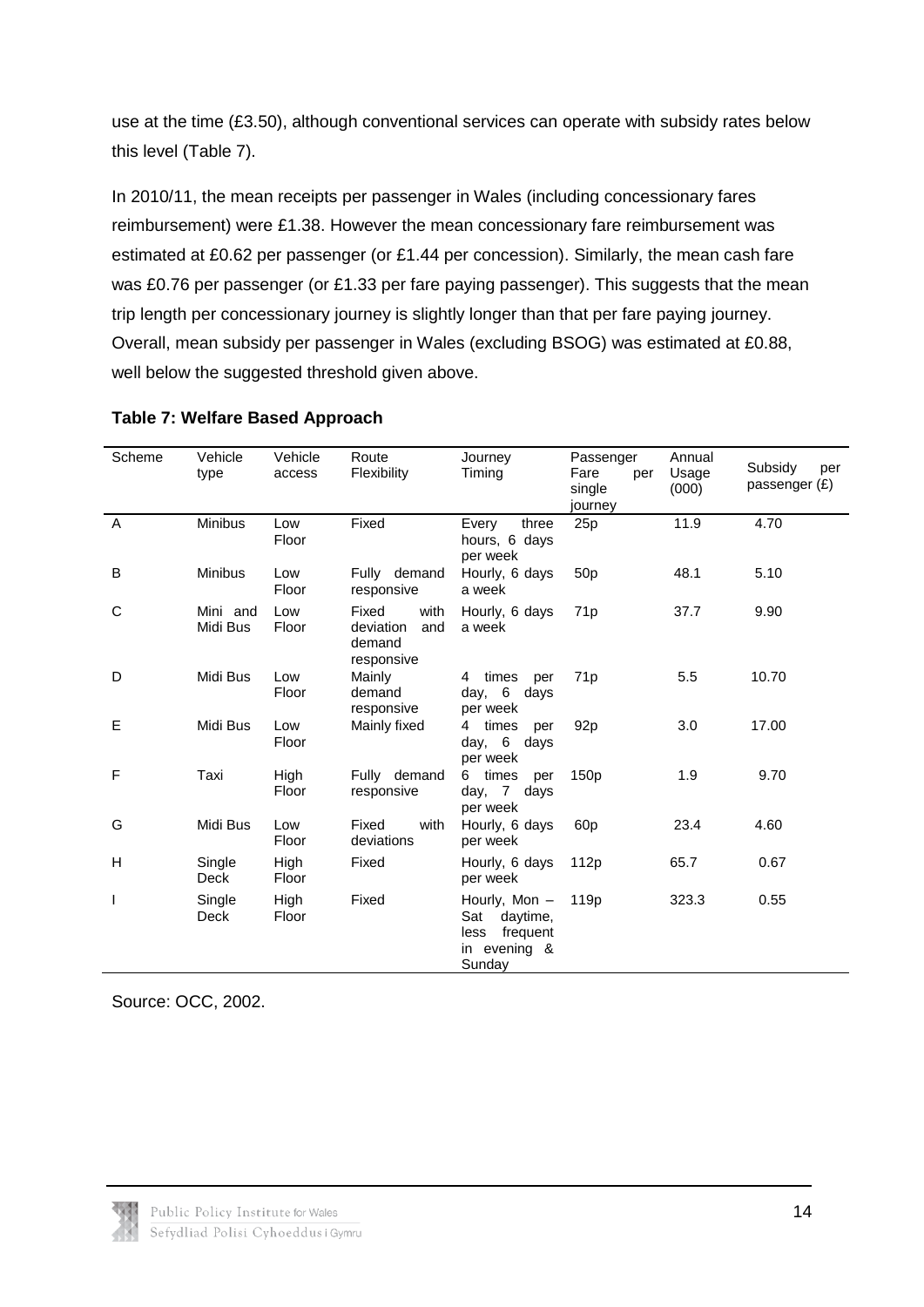# <span id="page-16-0"></span>Effective Quality Partnerships

Economic modelling indicates that quality partnerships can increase benefits to society and enhance the profitability of operators (Preston, 2004, 2008). However, where an operator has a local monopoly they will be incentivised to charge higher fares and provide lower service frequencies than the optimal (Glaister, 2001), as appears to be the case in Wales. Where competition does occur, it will tend to be small group in nature, resulting in too much service, paid for by too high fares (Evans, 1987).

Local authorities are unable to set limits on commercial fares or regulate commercial service frequencies, as this would 'inhibit competition' contrary to the 1985 Transport Act, whilst operators were not able to fix fares and service levels, as this was contrary to the 1998 Competition Act. The 2008 Local Transport Act removed some of these constraints. The , best example is Oxford where joint ticketing arrangements have been introduced, timetables co-ordinated, new larger buses introduced and service levels in the City Centre have reduced by 14%, whilst patronage has continued to increase. However, Oxford is unique in that there were two equally sized and resourced operators in the City (Go-Ahead Group and Stagecoach) for whom collaboration was clearly preferable to continued competition. It does not seem that there are similar examples in Wales.

Thus quality partnerships can deliver improved quality but not necessarily accompanied by improved prices or by improved service quantity. There is, though, a further problem. A key improvement in quality relates to bus priority and the resultant increases in bus speeds. Where priority is provided through new road infrastructure, this has a high capital cost, which falls on the local authority. Where priority is provided by reallocation of road space away from motorists, this has a lower capital cost but can have a high political cost as a result of the disaffected motorists that may be created. Understandably, councils will be reluctant to bear these costs, particularly when much of the benefit will accrue in increased profits to the operators. Profit sharing arrangements could overcome some of these problems but information asymmetries would make such arrangements very difficult to formulate. The group structure of the largest bus operators, along with the large proportion of common costs and revenues, make it very difficult to calculate the profitability of an individual route.

TAS (2002) have illustrated a range of value for money fixes that can improve bus services (see Figure 2).

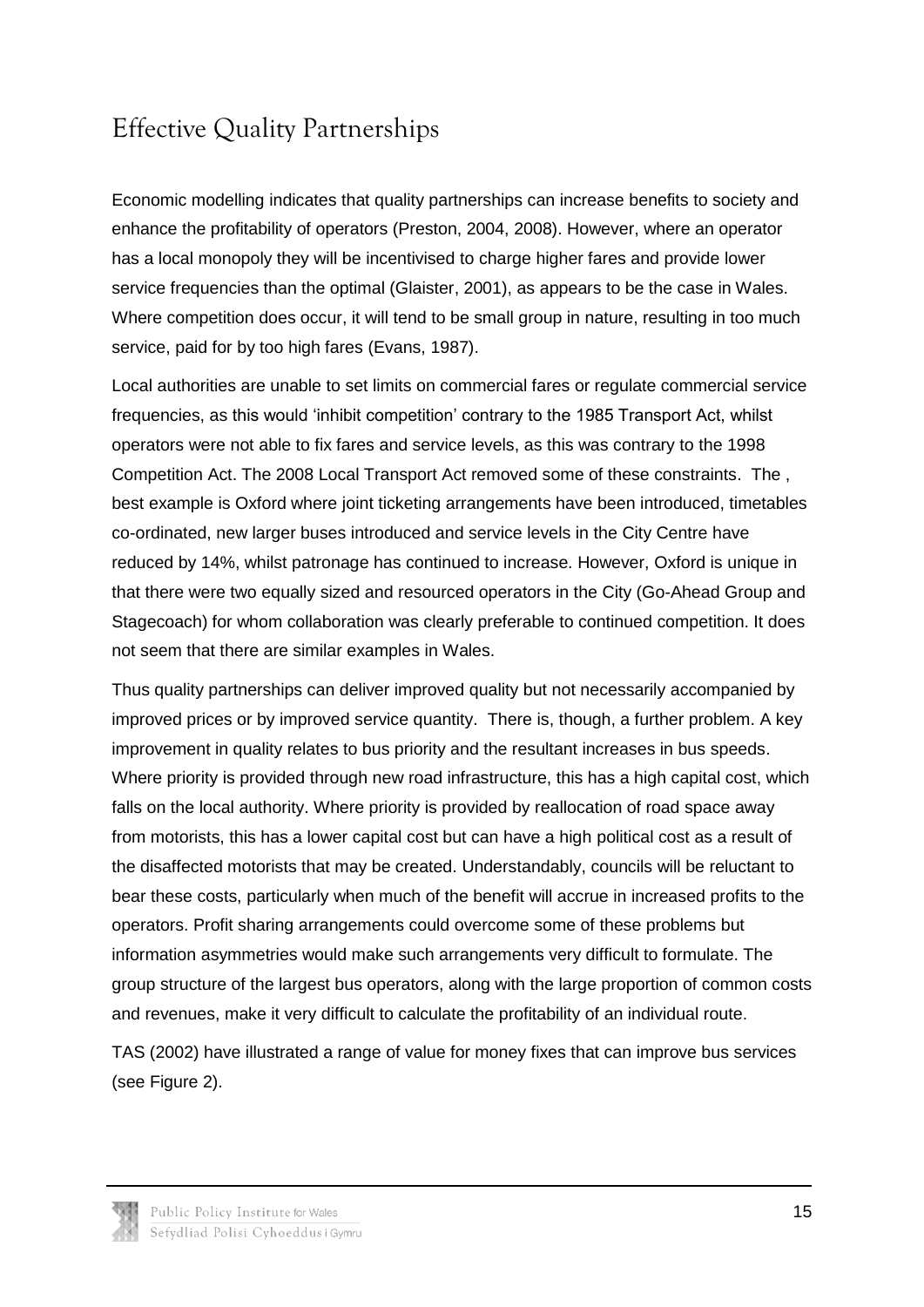

**Figure 2: Bus Service Improvements**

Source: TAS (2002) in Currie and Wallis (2008).

Quality partnerships between operators and local authorities can relatively easily deliver services simplifications, promotions, branding, high quality signage, information and bus stop improvements. However, the more capital-intensive investments such as new buses and, particularly, bus priority measures are more problematic. Nonetheless, Dong and Nelson (2012) have shown that bus rapid transit has been successful worldwide in growing the market. This point is reinforced by the work of Chatterjee (2011) who has illustrated how the Crawley – Horley bus rapid transit system has led to a sustained increase in bus use. Currie and Wallis (2008) have also shown how systems that have had the greatest growth have done so with the use of priority. This is illustrated by Figure 3, where one of the exemplars is the ftr scheme in Swansea. Both the North East Wales and the South East Wales Transport Task Forces have highlighted the importance of bus rapid transit to fill a gap between conventional rail and bus services, highlighting routes such as the Pontypridd to Pontypool mid valleys link. Work by KPMG for Greener Journeys has established that bus priority schemes can represent good value for money, with a typical Benefit Cost Ratio of around 3.3 when wider economic impacts (including access to jobs) are taken into account<sup>17</sup>. This is broadly double the return found by TAS in Figure 2.

**<sup>.</sup>** <sup>17</sup> http://www.greenerjourneys.com/2014/07/buses-drive-jobs-economic-prosperity-reveals-landmark-report/

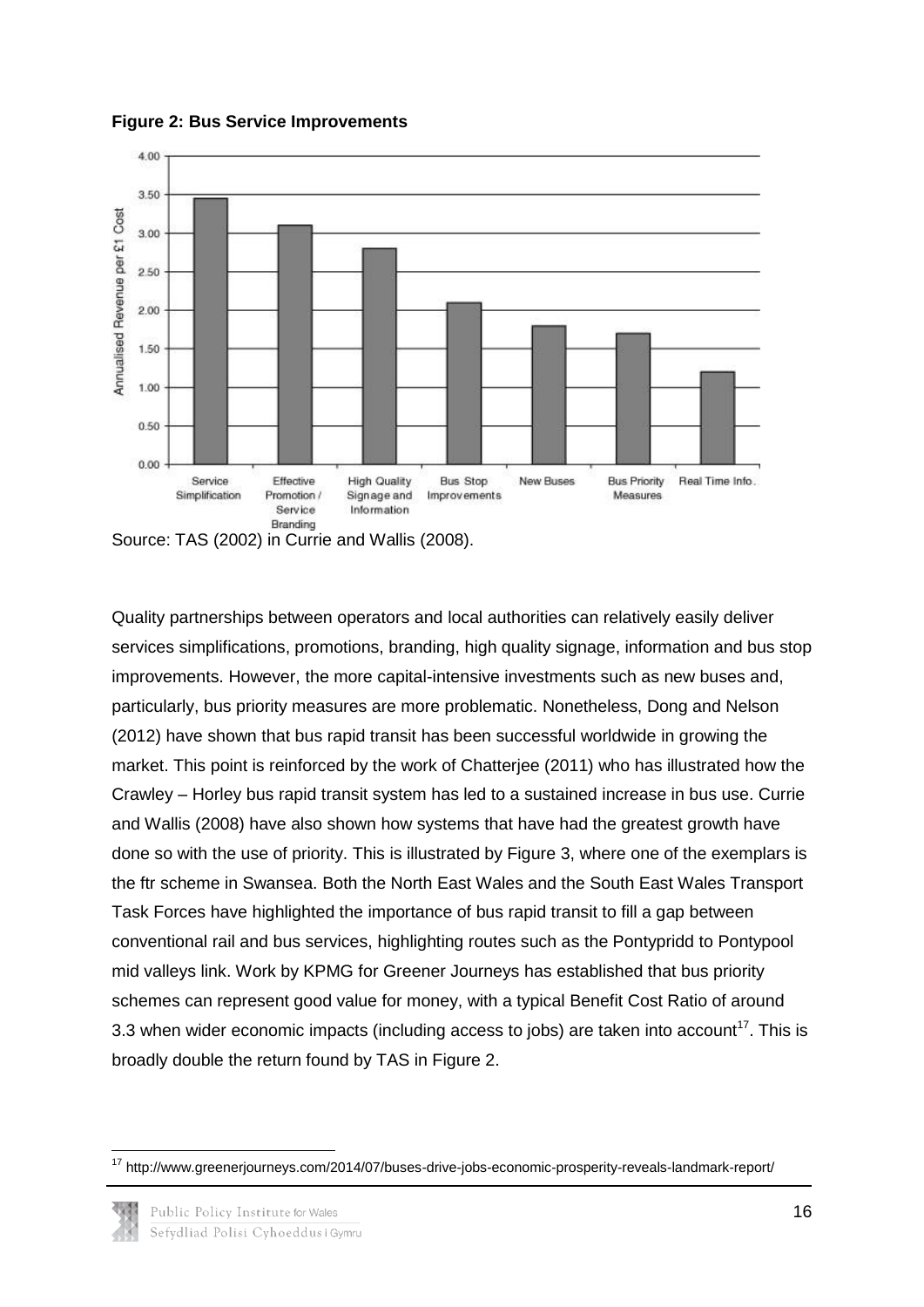

Leeds

 $60^{\circ}$ 

 $67$ 

Salford

 $51$ 

Case - In Order of Growth

30

 $100$ ancouver

Auckland

 $\frac{22}{22}$ 

 $\overline{O}$   $\overline{O}$   $\overline{O}$   $\overline{O}$   $\overline{O}$   $\overline{2Q}$   $\overline{2Q}$ 

550

,<br>g

Las Vegas

Growth meeting the Bus

Improvement Strategy

Target of 50%-100% in 3 to 5 years

 $24$ 

**Figure 3: Bus Improvement Schemes** (% Bus Market Growth and Time Period Over Which Growth Took Place)

### Source: Currie and Wallis (2008)

Work on monitoring the Better Bus Area Fund has shown that quality improvements such as real time information, wifi, next stop indicators and low floor buses are becoming the expectation (Song et al., 2014). Although they will shore up existing usage, they are unlikely to attract new users. Harder measures may be required such as journey time savings, reliability improvements, service frequency enhancements and fare reductions.

### <span id="page-18-0"></span>Conclusions

Over Which

Growth

Occurred

100

50

 $\overline{\phantom{0}}$ 

 $-50$ 

 $-1$ 

The current bus industry structure in Wales is characterised by declining demand, relatively high levels of subsidy and low levels of bus user satisfaction. This is unlikely to deliver the high quality, integrated public transport to which the Welsh Government aspires.

A Statutory Quality Partnership approach could produce some improvements but there would be difficulties delivering the priority measures that bus transport needs in order to compete effectively with car use.

A nationwide devolved Quality Contract for local buses in Wales would have a number of advantages. This approach has succeeded in London, although the market there is very different to that in Wales. It would be consistent with the approach for rail, and would allow bus-rail integration. It would be capable of delivering the networks to which the North East and South East Wales Transport Task Forces aspire.

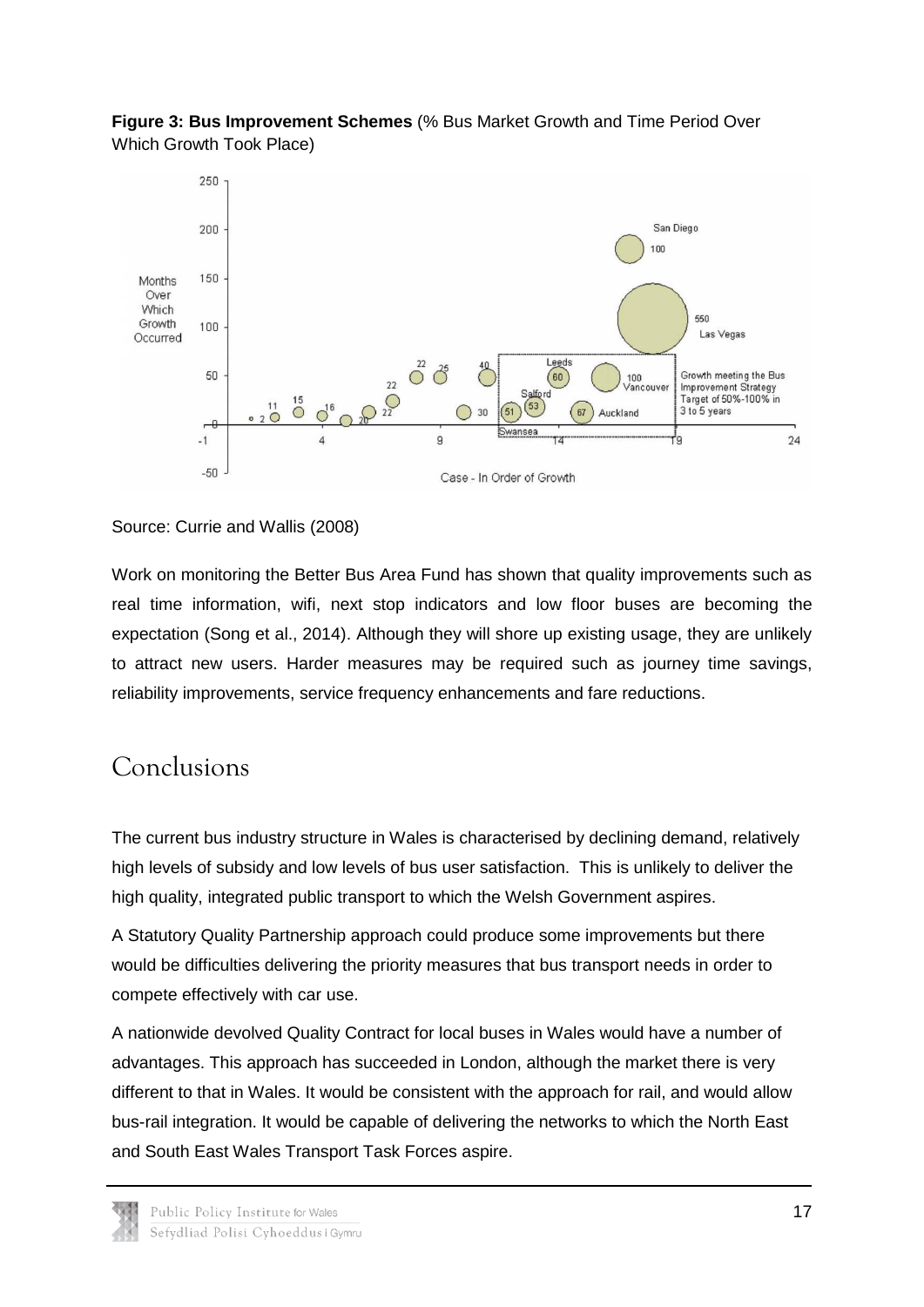However, there are also a number of barriers to overcome. The 2000 Transport Act and 2008 Local Transport Act gave local authorities the powers to introduce Quality Contracts but to date none have done so. Furthermore, the Welsh Government does not have these powers (and would require primary legislation to have them) but it does have co-ordination powers, although co-ordinating all 22 Unitary Authorities to deliver Quality Contracts would be difficult. Furthermore, compared to Transport for London or the Passenger Transport Executives, Wales has little institutional capacity to design and procure quality contracts. However, this tactical level planning could be contracted out to consulting firms such as AECOM and Arup who are partly performing this type of planning role for the Transport Task Forces.

Quality contracts would face intense opposition from operators, who might move to more entrenched profit maximising strategies. Alternatively, in such circumstances operators might take a more permissible stance on quality partnerships. Transitional and boundary problems for a nationwide scheme would be significant, with contracts needing to be rolled out over a period of a few years, so as to permit a dispersed pattern of procurement and subsequent renewals. There would also be issues in terms of determining the nature of the contracts themselves. Following London, this would probably be best delivered as relatively short (three years) contracts at a route level, but with block bids permitted. This could encourage the development of Welsh based SMEs.

There should probably be gross cost contracts with Government taking the revenue risk but with operators incentivised through a performance management regime to ensure reliable, punctual and high quality services, as in London. Timetables and fare levels and structures would be specified by the Welsh Government following consultation with all relevant stakeholders. Bidders would be required to provide vehicles and depots. The risk to the Government would be minimised by the rolling nature of the procurement programme, whilst it would simplify arrangements for concessionary fare reimbursement, as the Government in essence would be reimbursing itself. Such a system would be able to increase bus patronage by up to 25% with existing subsidy levels and existing levels of quality. Where quality can also be increased, for example through greater provision of bus priority, then greater increases in demand would be possible, although this would require capital investments. Only by a radical reform of this sort will the Welsh bus industry be revived and contribute fully to the development of the Welsh economy.

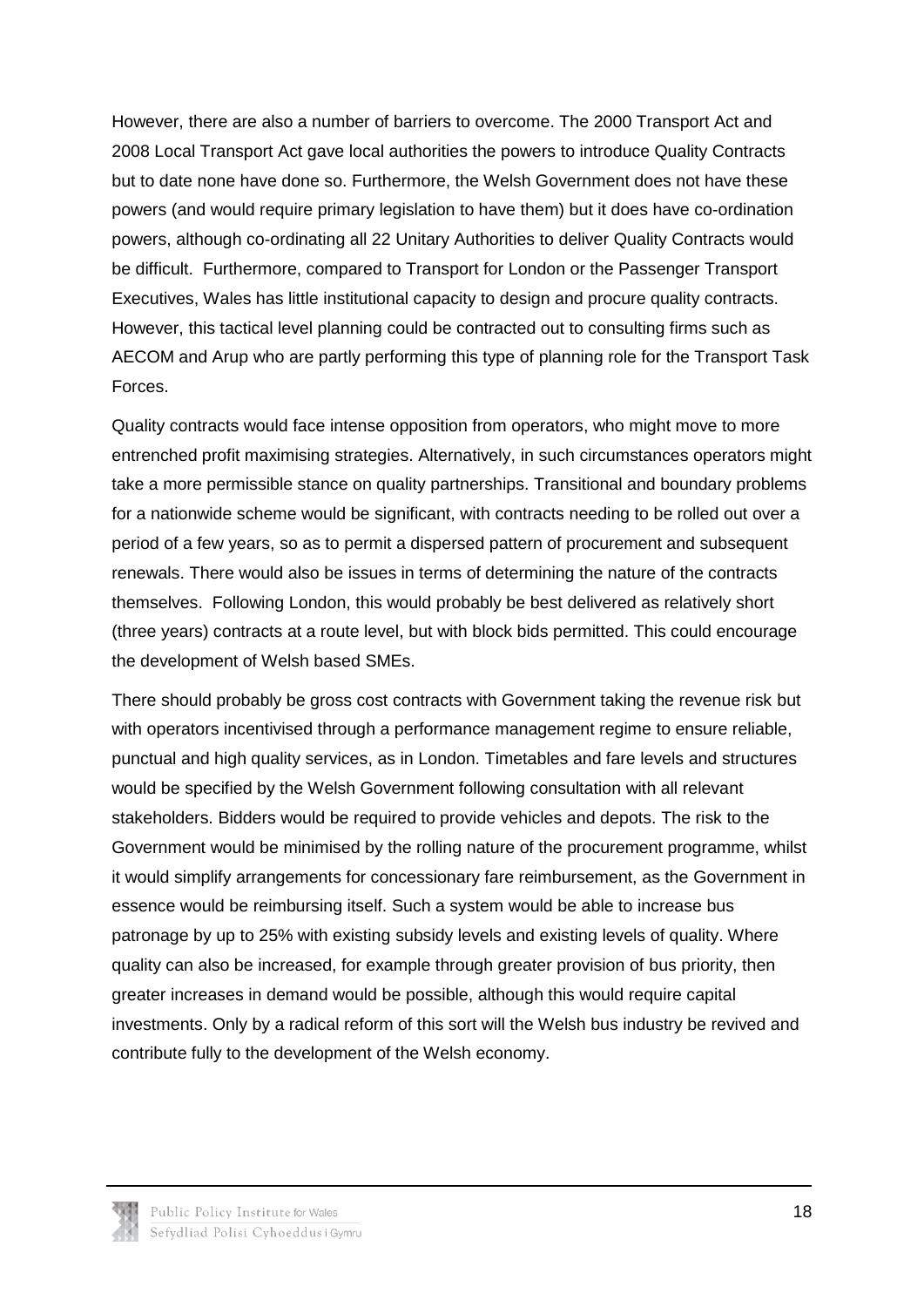## <span id="page-20-0"></span>References

Baker, S. and White, P. (2010) **Impacts of free concessionary travel: case study of an English rural region**. *Transport Policy*, 17, 1, 20-26.

Chatterjee, K. (2011) **Modelling the dynamics of bus use in a changing travel environment using panel data.** *Transportation*, 38, 487-509.

Competition Commission (2011) **Local Bus Services Market Investigation. Provisional Findings Report.** Competition Commission, London. May. [http://www.competition](http://www.competition-commission.org.uk/inquiries/ref2010/localbus/pdf/local_uses_provisional_findings_report.pdf)[commission.org.uk/inquiries/ref2010/localbus/pdf/local\\_uses\\_provisional\\_findings\\_report.pdf](http://www.competition-commission.org.uk/inquiries/ref2010/localbus/pdf/local_uses_provisional_findings_report.pdf)

Currie, G. and Wallis, I. (2008) **Effective ways to grow urban bus markets – a synthesis of evidence.** Journal of Transport Geography, 16, 6, 419-429.

Davison, L.J. and Knowles, R.D (2006) **Bus quality partnerships, modal shift and traffic decongestion.** *Journal of Transport Geography*, 14, 3, 177-194.

Deng, T. and Nelson, J. (2011) **Recent Developments in Bus Rapid Transit: A Review of the Literature.** *Transport Reviews*, 31, 1, 69-96.

Dodgson, J.S and Topham, N. (1987) **Shadow Price of Public Funds: A Survey. In Glaister,** S. (Ed) Transport Subsidy. Policy Journals, Newbury.

Evans, A. (1987) **A Theoretical Comparison of Competition with Other Economic Regimes.** *Journal of Transport Economics and Policy*, 21, 7-36.

Glaister, S. (2001) **The Economic Assessment of Local Transport Subsidies in Large Cities.** In Grayling, T. (Ed) Any More Fares? IPPR, London.

Hampshire County Council (HCC) (2007) **Review of Transport in the Community.** HCC, Winchester.

Institute for Transport Studies (2010) **Concessionary Fares Synergy Paper.** Mimeo, University of Leeds.

KPMG (2014) **The Costs and Benefits of Concessionary Bus Travel for Older and Disabled Persons in Britain.** Report for Greener Journeys, London.

http://www.greenerjourneys.com/wp-content/uploads/2014/09/Concessionary-travel-costsand-benefits-September-2014.pdf

Ministerial Advisory Group (MAG) (2009) **Phase 2 Report on Transport.** 11/12 December. **Cardiff.** 

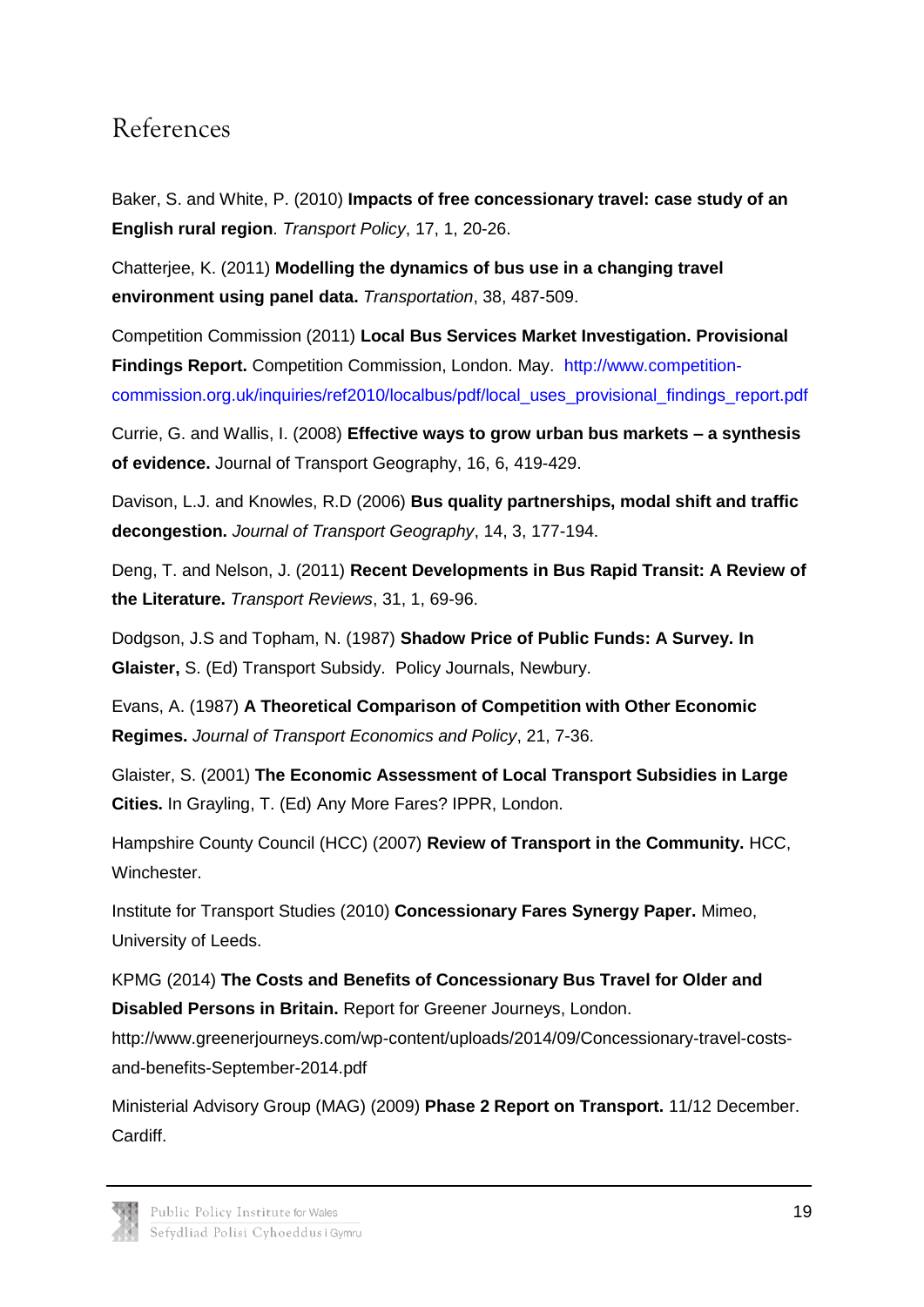Oxfordshire County Council (OCC) (2002) **Best Practice Guides: Rural Bus Service.** OCC, Oxford.

Passengerfocus (2010) **Bus Passenger Survey. July.**

http://www.passengerfocus.org.uk/research/publications/bus-passenger-survey-full-reportjuly-2010

Preston, J. and Almutairi, T. (2014) **Evaluating the Long Term Impacts of Transport Policy: The Case of Bus Deregulation Revisited.** 13<sup>th</sup> International Conference on Competition and Ownership in Land Passenger Transport. Forthcoming in Research in Transportation Economics.

Preston, J. (2004) **The Deregulation and Privatisation of Public Transport: Twenty Years On.** Transport Research Foundation (TRF) Lecture. Oxford.

Preston, J. (2005) **Tendering of Services***.* In Button, K. and Hensher, D. (Eds) Handbook of Transport Strategy, Policy and Institutions. Elsevier, Oxford. 65-82.

Preston, J. (2008) **Competition in Transit Markets.** *Research in Transportation Economics*. 23, 75-84.

Rye, T. and Scotney, D. (2004) **The Factors Influencing Future Concessionary Bus Patronage in Scotland and their Implications for Elsewhere.** *Transport Policy*, 11, 133- 140.

Rye, T. and Wretsand, A. (2013) **Converging Structures? Recent regulatory change in bus-based public transport in Sweden and England.** 13<sup>th</sup> International Conference on Competition and Ownership in Land Passenger Transport, Oxford.

Song, Y., Preston, J. and Hickford, A. (2014) **Delivering Sustainable Public Transport: The Case of the Better Bus Area Fund.** *Research in Transportation Economics*. Forthcoming.

Statistics for Wales (2011) **Welsh Bus Passenger Survey 2010.** Statistical Bulletin 65/2011. http://wales.gov.uk/statistics-and-research/welsh-bus-passenger-survey/?lang=en

TAS Partnership (2002). Appendix C: **United Kingdom Experience in Bus Service Improvements.** In Booz Allen Hamilton. Metropolitan Bus Plan: Cost Effective Improvement Measures. Department of Infrastructure, Victoria, Australia.

Velaga, N.R., Nelson, J.D., Wright, S.D. and Farrington, J.H. (2012) **The Potential Role of Flexible Transport Services in Enhancing Rural Public Transport Service Provision.**  *Journal of Public Transportation*, 15, 1, 111-131.

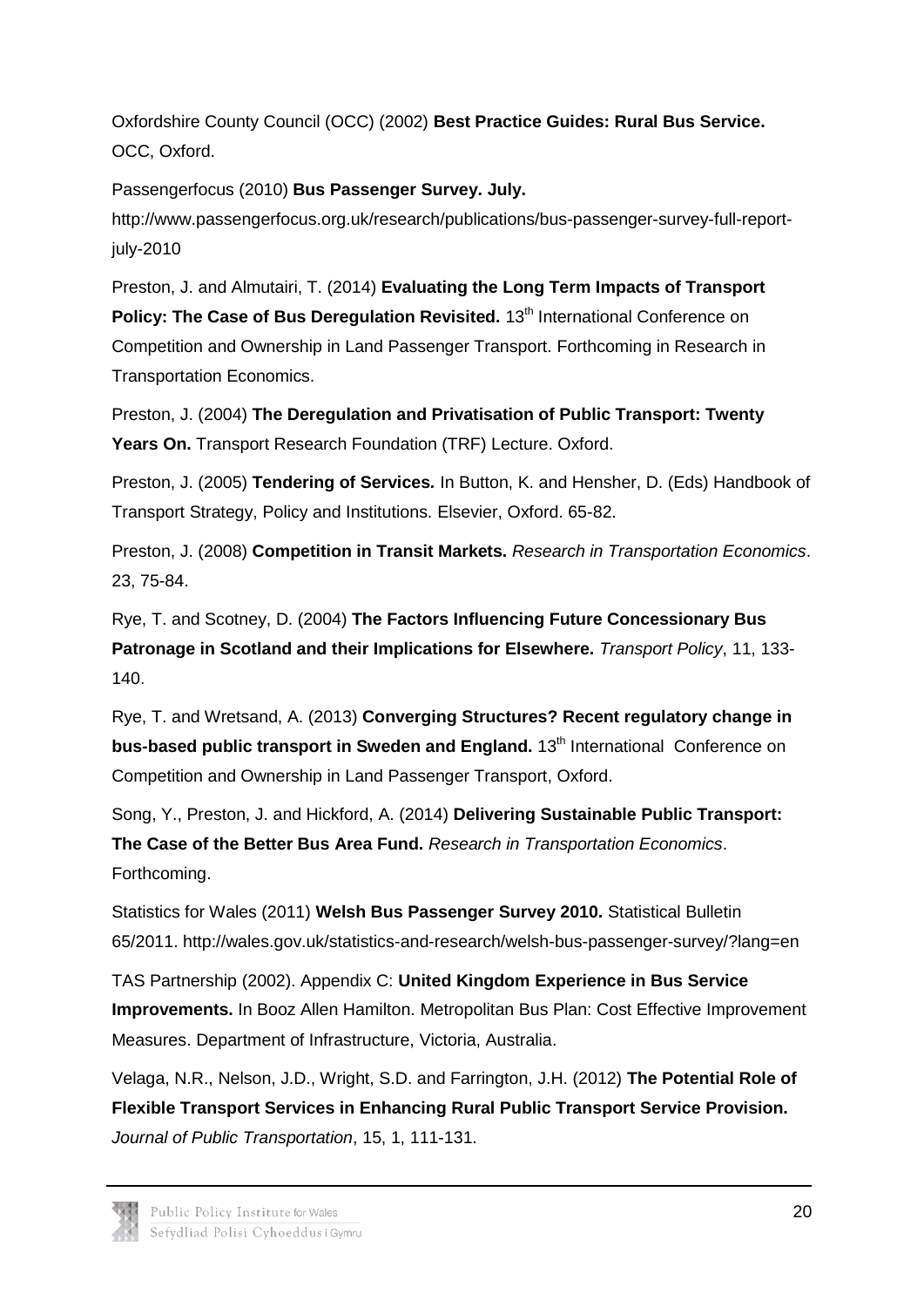Wall, G. and McDonald, M. (2007) **Improving bus service quality and information in Winchester.** *Transport Policy*, 14, 2, 165-179.

Whelan, G.A., Toner, J.P., Mackie, P.J. and Preston, J.M. (2001) **Modelling Quality Bus Partnerships**. World Conference on Transport Research, July 22-27, Seoul, Korea.

White, P. (2001) **Local Bus Industry Profitability and the Role of Longer-distance Services.** In Grayling, T. (Ed) Any More Fares? IPPR, London.